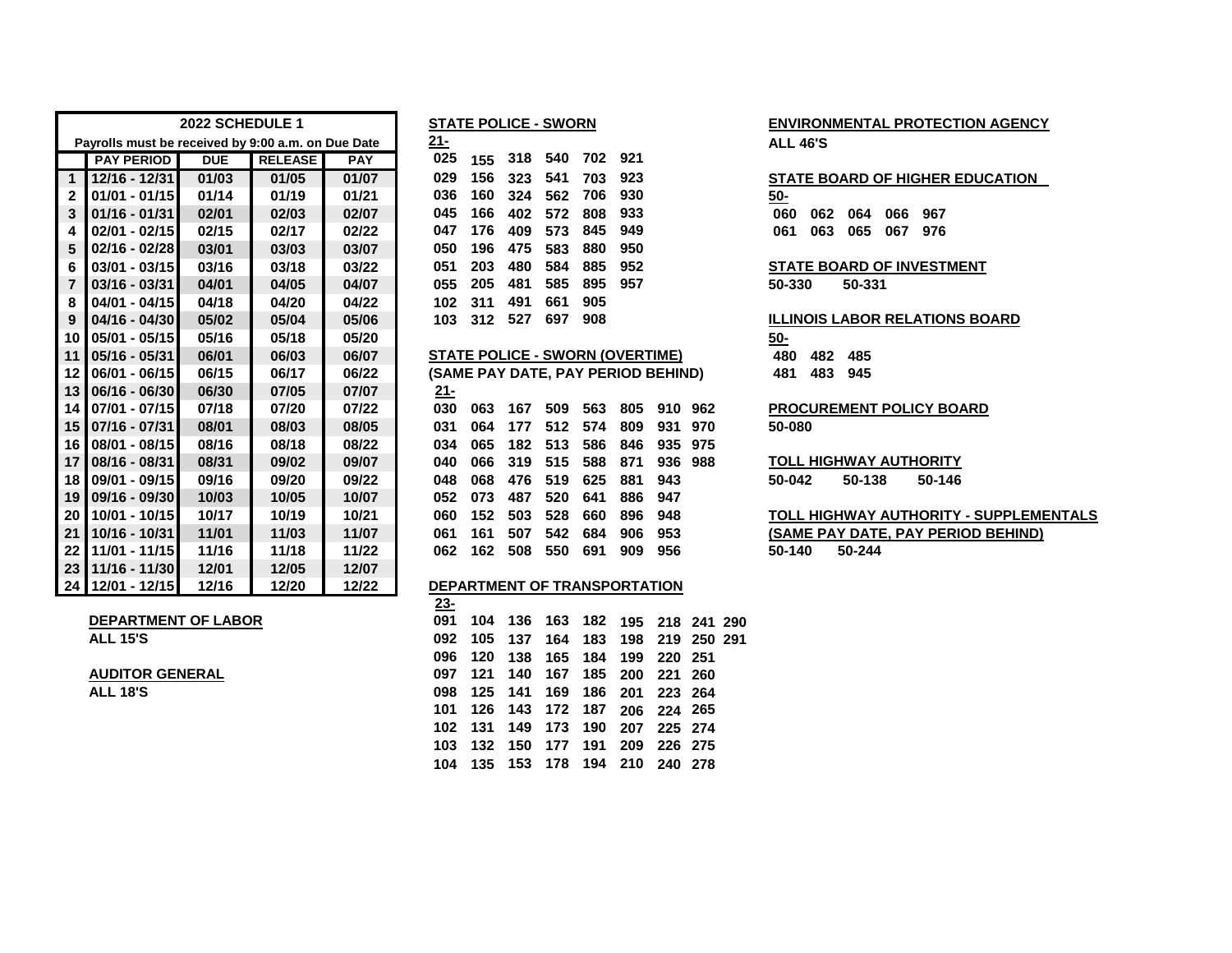| <b>2022 SCHEDULE 2</b> |                                                    |            |                |            | <b>FINANCIAL &amp; PROFESSIONAL REGULATION</b> | IL COMPREHENSIVE LIFE INSURANO        |        |     |        |     |     |  |  |
|------------------------|----------------------------------------------------|------------|----------------|------------|------------------------------------------------|---------------------------------------|--------|-----|--------|-----|-----|--|--|
|                        | Payrolls must be received by 9:00 a.m. on Due Date |            |                |            | <b>All 13'S</b>                                | 50-570                                |        |     |        |     |     |  |  |
|                        | <b>PAY PERIOD</b>                                  | <b>DUE</b> | <b>RELEASE</b> | <b>PAY</b> |                                                |                                       |        |     |        |     |     |  |  |
| $\mathbf{1}$           | 12/16 - 12/31                                      | 01/04      | 01/06          | 01/10      | <b>DEPARTMENT OF INSURANCE</b>                 | <b>CRIMINAL JUSTICE INFORMATION A</b> |        |     |        |     |     |  |  |
| $\mathbf{2}$           | $01/01 - 01/15$                                    | 01/19      | 01/21          | 01/25      | <b>All 14's</b>                                | <u>50-</u>                            |        |     |        |     |     |  |  |
| 3                      | $01/16 - 01/31$                                    | 02/04      | 02/08          | 02/10      |                                                | 505<br>515                            | 524    | 648 | 658    | 752 | 853 |  |  |
| 4                      | $02/01 - 02/15$                                    | 02/18      | 02/23          | 02/25      | DEPARTMENT OF PUBLIC HEALTH                    | 506<br>516                            | 640    | 649 | 659    | 753 | 890 |  |  |
| 5                      | 02/16 - 02/28                                      | 03/04      | 03/08          | 03/10      | <b>AII 20'S</b>                                | 507<br>517                            | 641    | 650 | 660    | 754 | 891 |  |  |
| 6                      | $03/01 - 03/15$                                    | 03/21      | 03/23          | 03/25      |                                                | 518<br>508                            | 642    | 651 | 661    | 755 | 892 |  |  |
| $\overline{7}$         | $03/16 - 03/31$                                    | 04/04      | 04/06          | 04/08      | DEPARTMENT OF TRANSPORTATION                   | 509<br>519                            | 643    | 652 | 662    | 756 | 901 |  |  |
| 8                      | 04/01 - 04/15                                      | 04/19      | 04/21          | 04/25      | <u>23-</u>                                     | 520<br>511                            | 644    | 653 | 663    | 757 | 904 |  |  |
| 9                      | $04/16 - 04/30$                                    | 05/04      | 05/06          | 05/10      | 002<br>057<br>076<br>280<br>016<br>037         | 512<br>521                            | 645    | 655 | 664    | 758 | 906 |  |  |
| 10                     | $05/01 - 05/15$                                    | 05/19      | 05/23          | 05/25      | 004<br>017<br>041<br>061<br>077<br>281         | 513<br>522                            | 646    | 656 | 750    | 759 | 907 |  |  |
| 11                     | $05/16 - 05/31$                                    | 06/06      | 06/08          | 06/10      | 021<br>043<br>063<br>081<br>005                | 514<br>523                            | 647    | 657 | 751    | 852 | 908 |  |  |
| $12 \,$                | $06/01 - 06/15$                                    | 06/17      | 06/22          | 06/24      | 026<br>045<br>006<br>066<br>086                |                                       |        |     |        |     |     |  |  |
| 13                     | 06/16 - 06/30                                      | 07/01      | 07/06          | 07/08      | 027<br>046<br>007<br>067<br>087                | <b>IL EMERGENCY MANAGEMENT AGE</b>    |        |     |        |     |     |  |  |
| 14                     | 07/01 - 07/15                                      | 07/19      | 07/21          | 07/25      | 031<br>047<br>071<br>142<br>011                | $50-$                                 |        |     |        |     |     |  |  |
| 15                     | $07/16 - 07/31$                                    | 08/04      | 08/08          | 08/10      | 180<br>013<br>033<br>051<br>073                | 070<br>095                            | 169    | 179 | 262    | 313 | 956 |  |  |
| 16                     | 08/01 - 08/15                                      | 08/19      | 08/23          | 08/25      | 015<br>036<br>056<br>075<br>181                | 096<br>071                            | 170    | 190 | 263    | 314 | 957 |  |  |
| 17                     | 08/16 - 08/31                                      | 09/02      | 09/07          | 09/09      |                                                | 072<br>097                            | 173    | 191 | 264    | 949 | 958 |  |  |
| 18                     | 09/01 - 09/15                                      | 09/19      | 09/21          | 09/23      | DEPT OF INNOVATION & TECHNOLOGY                | 098<br>073                            | 175    | 250 | 265    | 952 | 959 |  |  |
| 19                     | 09/16 - 09/30                                      | 10/03      | 10/05          | 10/07      | <b>ALL 28'S</b>                                | 074<br>099                            | 176    | 260 | 273    | 953 | 960 |  |  |
| 20                     | 10/01 - 10/15                                      | 10/19      | 10/21          | 10/25      |                                                | 168<br>093                            | 177    | 261 | 311    | 954 |     |  |  |
| 21                     | 10/16 - 10/31                                      | 11/03      | 11/07          | 11/10      | <b>CIVIL SERVICE COMMISSION</b>                |                                       |        |     |        |     |     |  |  |
| 22                     | 11/01 - 11/15                                      | 11/17      | 11/21          | 11/23      | <b>ALL 30'S</b>                                | <b>JUDGES RETIREMENT SYSTEM</b>       |        |     |        |     |     |  |  |
| 23                     | 11/16 - 11/30                                      | 12/05      | 12/07          | 12/09      |                                                | 50-032                                | 50-035 |     | 50-845 |     |     |  |  |
|                        | 24 12/01 - 12/15                                   | 12/16      | 12/20          | 12/22      | <b>COMMERCE COMMISSION</b>                     |                                       |        |     |        |     |     |  |  |

|  |  |  |  | <b>FINANCIAL &amp; PROFESSIONAL REGULATION</b> |
|--|--|--|--|------------------------------------------------|
|--|--|--|--|------------------------------------------------|

# **DEPARTMENT OF PUBLIC HEALTH**

| zs- |                         |  |  |
|-----|-------------------------|--|--|
|     | 002 016 037 057 076 280 |  |  |
|     | 004 017 041 061 077 281 |  |  |
|     | 005 021 043 063 081     |  |  |
|     | 006 026 045 066 086     |  |  |
|     | 007 027 046 067 087     |  |  |
|     | 011 031 047 071 142     |  |  |
|     | 013 033 051 073 180     |  |  |
|     | 015 036 056 075 181     |  |  |
|     |                         |  |  |

#### **09/01 - 09/15 09/19 09/21 09/23 DEPT OF INNOVATION & TECHNOLOGY 073 098 175 250 265 952 959**

# **10/16 - 10/31 11/03 11/07 11/10 CIVIL SERVICE COMMISSION**

## **12/01 - 12/15 12/16 12/20 12/22 COMMERCE COMMISSION**

**ALL 31'S**

### **DEPT HEALTHCARE & FAMILY SERIVICES 50-501 50-50 ALL 33'S**

**DEPARTMENT ON AGING ALL 47'S**

# **IL COMPREHENSIVE LIFE INSURANCE PLAN**

## **12/16 - 12/31 01/04 01/06 01/10 DEPARTMENT OF INSURANCE CRIMINAL JUSTICE INFORMATION AUTHORITY 01/16 - 01/31 02/04 02/08 02/10 505 515 524 648 658 752 853 909 924 02/01 - 02/15 02/18 02/23 02/25 506 516 640 649 659 753 890 910 925 02/16 - 02/28 03/04 03/08 03/10 All 20'S 507 517 641 650 660 754 891 911 926 03/01 - 03/15 03/21 03/23 03/25 508 518 642 651 661 755 892 912 928 03/16 - 03/31 04/04 04/06 04/08 DEPARTMENT OF TRANSPORTATION 509 519 643 652 662 756 901 913 992 04/01 - 04/15 04/19 04/21 04/25 23- 511 520 644 653 663 757 904 914 993 04/16 - 04/30 05/04 05/06 05/10 002 016 037 057 076 280 512 521 645 655 664 758 906 915 05/01 - 05/15 05/19 05/23 05/25 004 017 041 061 077 281 513 522 646 656 750 759 907 916 05/16 - 05/31 06/06 06/08 06/10 005 021 043 063 081 514 523 647 657 751 852 908 917**

### **06/16 - 06/30 07/01 07/06 07/08 007 027 046 067 087 IL EMERGENCY MANAGEMENT AGENCY**

| 50- |  |                             |  |
|-----|--|-----------------------------|--|
|     |  | 070 095 169 179 262 313 956 |  |
|     |  | 071 096 170 190 263 314 957 |  |
|     |  | 072 097 173 191 264 949 958 |  |
|     |  | 073 098 175 250 265 952 959 |  |
|     |  | 074 099 176 260 273 953 960 |  |
|     |  | 093 168 177 261 311 954     |  |
|     |  |                             |  |

|        |        | JUDGES RETIREMENT SYSTEM |
|--------|--------|--------------------------|
| 50-032 | 50-035 | 50-845                   |

|        | LEGISLATIVE INFORMATION SYSTEM |        |  |
|--------|--------------------------------|--------|--|
| 50-501 | 50-502                         | 50-951 |  |

### **CENTRAL MANAGEMENT SERVICES STATE EMPLOYEES RETIREMENT SYSTEM ALL 37'S 50-030 50-031 50-131 50-932**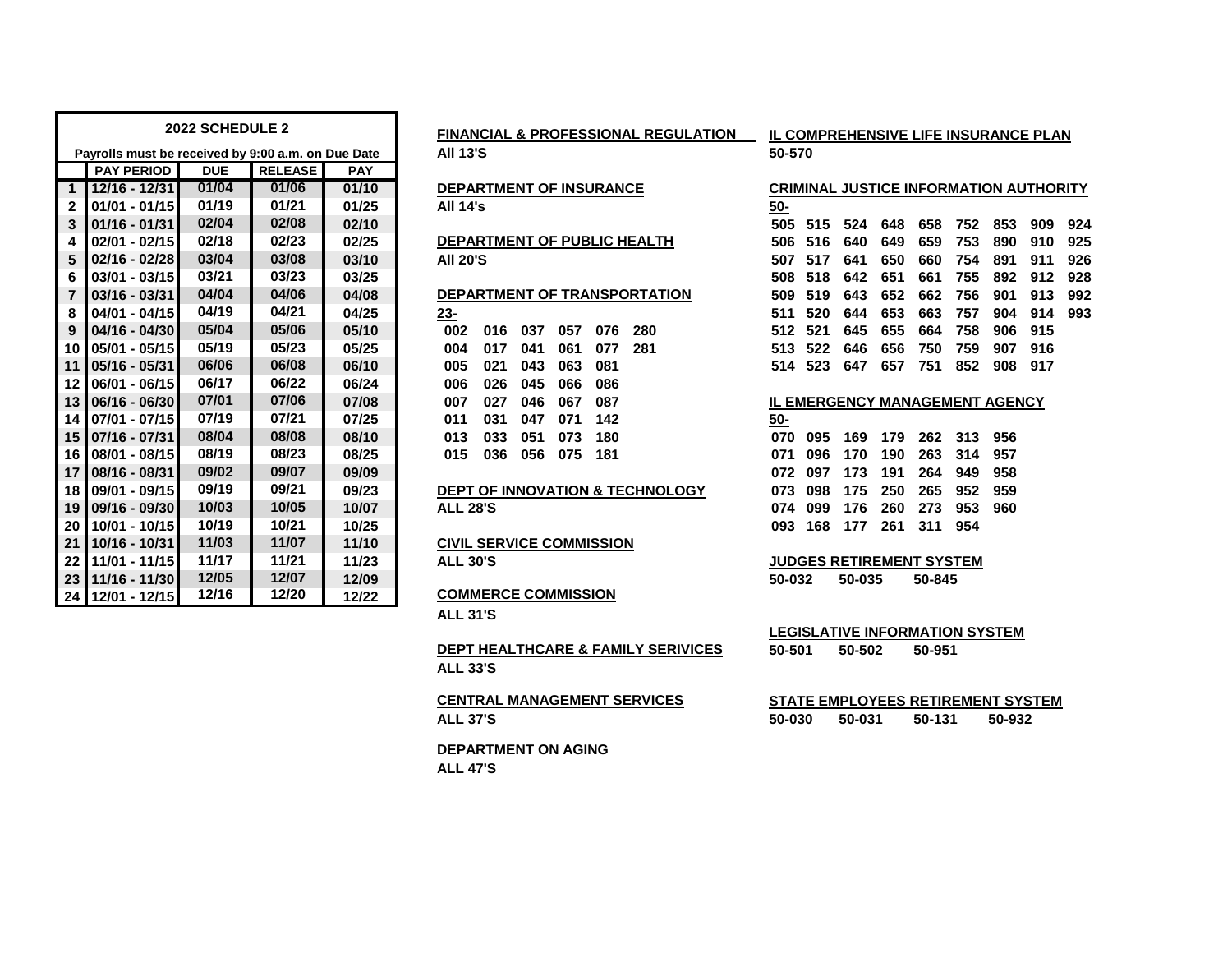|                 |                                                    | 2022 SCHEDULE 3 |                |            |                 | <b>SECRETARY OF STATE</b>       |     |                                              |            | <b>EDUCATIONAL LABOR RELATIONS</b>   |     |     |     |
|-----------------|----------------------------------------------------|-----------------|----------------|------------|-----------------|---------------------------------|-----|----------------------------------------------|------------|--------------------------------------|-----|-----|-----|
|                 | Payrolls must be received by 9:00 a.m. on Due Date |                 |                |            |                 | ALL 03'S EXCEPT:                |     |                                              |            | 50-375 50-955                        |     |     |     |
|                 | <b>PAY PERIOD</b>                                  | <b>DUE</b>      | <b>RELEASE</b> | <b>PAY</b> |                 | 03-341 03-741 03-743            |     |                                              |            |                                      |     |     |     |
| $\overline{1}$  | $12/16 - 12/31$                                    | 01/05           | 01/07          | 01/11      |                 | 03-725 03-742 03-753            |     |                                              |            | <b>LEGISLATIVE REFERENCE BUREAL</b>  |     |     |     |
| $\overline{2}$  | $01/01 - 01/15$                                    | 01/20           | 01/24          | 01/26      |                 |                                 |     |                                              |            | 50-055 50-938                        |     |     |     |
| 3               | $01/16 - 01/31$                                    | 02/04           | 02/08          | 02/10      |                 | <b>HOUSE OF REPRESENTATIVES</b> |     |                                              |            |                                      |     |     |     |
| 4               | $02/01 - 02/15$                                    | 02/18           | 02/23          | 02/25      |                 | 09-063 09-911                   |     |                                              |            | <b>STUDENT ASSISTANCE COMMISSION</b> |     |     |     |
| 5               | 02/16 - 02/28                                      | 03/07           | 03/09          | 03/11      |                 | 09-074 09-912                   |     |                                              | <u>50-</u> |                                      |     |     |     |
| 6               | $03/01 - 03/15$                                    | 03/21           | 03/23          | 03/25      | 09-910          |                                 |     |                                              | 568        | 579                                  | 587 | 597 | 963 |
| $\overline{7}$  | $03/16 - 03/31$                                    | 04/05           | 04/07          | 04/11      |                 |                                 |     |                                              | 569        | 580                                  | 590 | 601 | 964 |
| 8               | 04/01 - 04/15                                      | 04/20           | 04/22          | 04/26      |                 |                                 |     | <b>COMMERCE &amp; ECONOMIC OPPORTUNITY</b>   | 572        | 581                                  | 591 | 602 | 968 |
| 9               | $04/16 - 04/30$                                    | 05/05           | 05/09          | 05/11      | <b>ALL 42'S</b> |                                 |     |                                              | 573        | 582                                  | 592 | 608 | 969 |
| 10 <sup>1</sup> | 05/01 - 05/15                                      | 05/20           | 05/24          | 05/26      |                 |                                 |     |                                              | 574        | 583                                  | 593 | 609 | 971 |
| 11              | 05/16 - 05/31                                      | 06/06           | 06/08          | 06/10      |                 |                                 |     | <b>DEAF &amp; HARD OF HEARING COMMISSION</b> | 575        | 584                                  | 594 | 939 | 974 |
| 12 <sup>1</sup> | 06/01 - 06/15                                      | 06/17           | 06/22          | 06/24      |                 | 50-300 50-301 50-302            |     |                                              | 576        | 586                                  | 595 | 961 |     |
| 13              | 06/16 - 06/30                                      | 07/05           | 07/07          | 07/11      |                 |                                 |     |                                              |            |                                      |     |     |     |
| 14 <sup>1</sup> | 07/01 - 07/15                                      | 07/20           | 07/22          | 07/26      |                 |                                 |     | IL WORKERS COMPENSATION COMMISSION           |            | <b>TAX TRIBUNAL</b>                  |     |     |     |
|                 | 15 07/16 - 07/31                                   | 08/05           | 08/09          | 08/11      | <u>50-</u>      |                                 |     |                                              |            | 50-670 50-671                        |     |     |     |
| 16 <sup>1</sup> | 08/01 - 08/15                                      | 08/22           | 08/24          | 08/26      | 110             | 115                             | 119 | 931                                          |            |                                      |     |     |     |
| 17 <sup>1</sup> | 08/16 - 08/31                                      | 09/02           | 09/07          | 09/09      | 112             | 116                             | 120 | 978                                          |            |                                      |     |     |     |
| 18 <sup>1</sup> | 09/01 - 09/15                                      | 09/20           | 09/22          | 09/26      | 113             | 117                             | 124 | 979                                          |            |                                      |     |     |     |
| 19              | 09/16 - 09/30                                      | 10/04           | 10/06          | 10/11      | 114             | 118                             | 930 | 994                                          |            |                                      |     |     |     |
| 20 <sub>1</sub> | 10/01 - 10/15                                      | 10/20           | 10/24          | 10/26      |                 |                                 |     |                                              |            |                                      |     |     |     |
| 21              | 10/16 - 10/31                                      | 11/03           | 11/07          | 11/10      |                 |                                 |     |                                              |            |                                      |     |     |     |
| 22              | 11/01 - 11/15                                      | 11/17           | 11/21          | 11/23      |                 |                                 |     |                                              |            |                                      |     |     |     |
| 23              | 11/16 - 11/30                                      | 12/05           | 12/07          | 12/09      |                 |                                 |     |                                              |            |                                      |     |     |     |
|                 | 24 12/01 - 12/15                                   | 12/16           | 12/20          | 12/22      |                 |                                 |     |                                              |            |                                      |     |     |     |

### **01/16 - 01/31 02/04 02/08 02/10 HOUSE OF REPRESENTATIVES**

# **04/01 - 04/15 04/20 04/22 04/26 COMMERCE & ECONOMIC OPPORTUNITY 572 581 591 602 968**

|                     | <b>)EAF &amp; HARD OF HEARING COMMISSION</b> |
|---------------------|----------------------------------------------|
| 0-300 50-301 50-302 |                                              |

|            |      |     | <b>IL WORKERS COMPENSATION COMMISSION</b> |  |
|------------|------|-----|-------------------------------------------|--|
| <u>50-</u> |      |     |                                           |  |
| 110        | 115  | 119 | 931                                       |  |
| 112        | 116  | 120 | 978                                       |  |
| 113        | 117  | 124 | 979                                       |  |
| 11A        | 11 R | ดวก | QQ 1                                      |  |

# **2022 SECRETARY OF STATE 1022 SECRETARY OF STATE**

#### **12/16 - 12/31 01/05 01/07 01/11 03-725 03-742 03-753 LEGISLATIVE REFERENCE BUREAU 01/01 - 01/15 01/20 01/24 01/26 50-055 50-938**

| 09-063<br>09-911                             | <b>STUDENT ASSISTANCE COMMISSION</b> |     |     |     |     |
|----------------------------------------------|--------------------------------------|-----|-----|-----|-----|
| 09-074<br>09-912                             | 50-                                  |     |     |     |     |
| 09-910                                       | 568                                  | 579 | 587 | 597 | 963 |
|                                              | 569                                  | 580 | 590 | 601 | 964 |
| <b>COMMERCE &amp; ECONOMIC OPPORTUNITY</b>   | 572                                  | 581 | 591 | 602 | 968 |
| <b>ALL 42'S</b>                              | 573                                  | 582 | 592 | 608 | 969 |
|                                              | 574                                  | 583 | 593 | 609 | 971 |
| <b>DEAF &amp; HARD OF HEARING COMMISSION</b> | 575                                  | 584 | 594 | 939 | 974 |
| 50-301<br>50-300<br>50-302                   | 576                                  | 586 | 595 | 961 |     |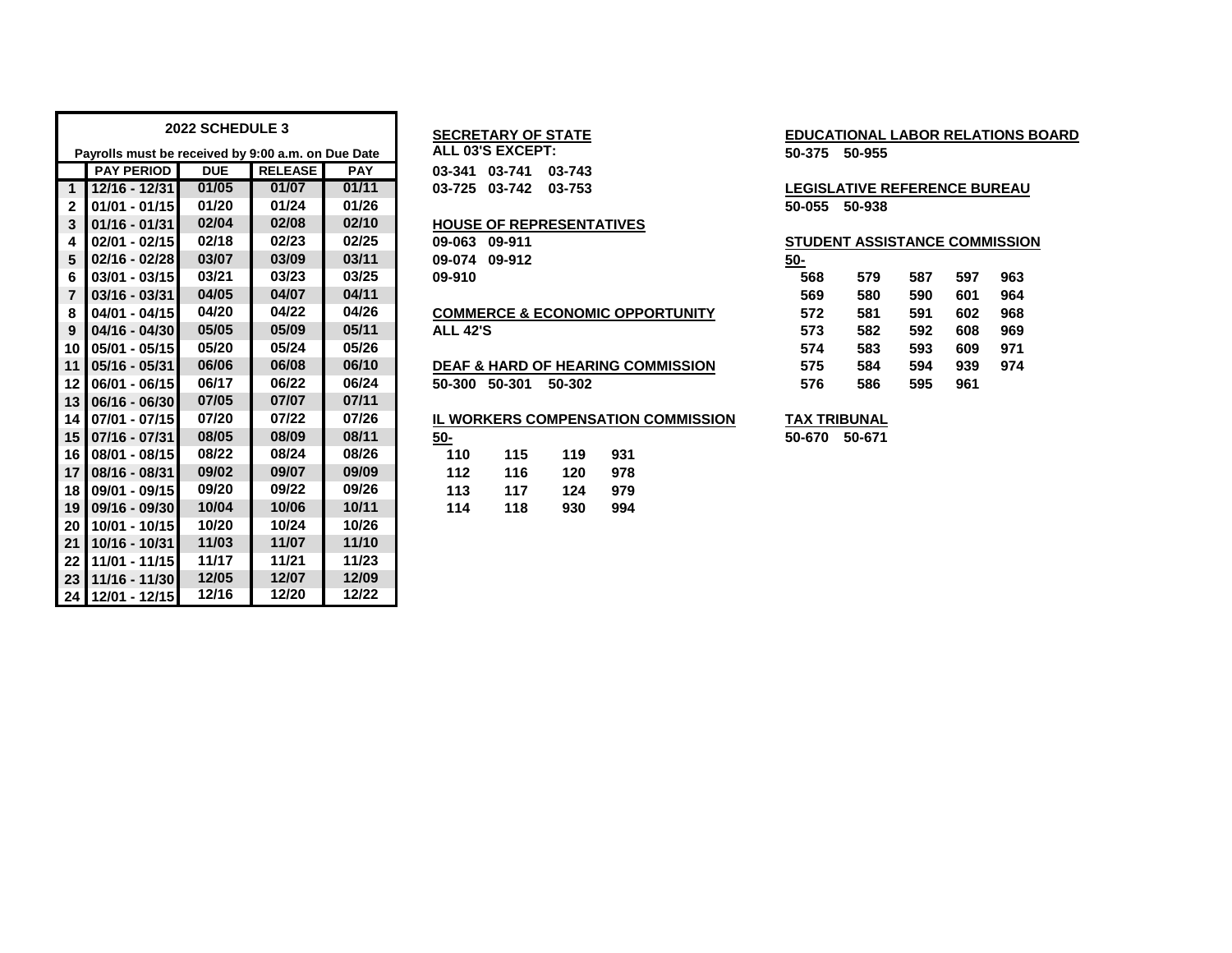|                         |                                                    | 2022 SCHEDULE 4 |                |            |            | <b>STATE POLICE</b>          |      |                 |        |      |            |                 |                     | <b>LIQUOR CONTROL COMMISSION</b>       |               |     |
|-------------------------|----------------------------------------------------|-----------------|----------------|------------|------------|------------------------------|------|-----------------|--------|------|------------|-----------------|---------------------|----------------------------------------|---------------|-----|
|                         | Payrolls must be received by 9:00 a.m. on Due Date |                 |                |            | $21 -$     |                              |      |                 |        |      |            | <b>ALL 32'S</b> |                     |                                        |               |     |
|                         | <b>PAY PERIOD</b>                                  | <b>DUE</b>      | <b>RELEASE</b> | <b>PAY</b> | 024        | 111                          | 360  | 497             | 589    | 701  |            |                 |                     |                                        |               |     |
| $\mathbf{1}$            | 12/16 - 12/31                                      | 01/07           | 01/11          | 01/13      | 026        | 114                          | 362  | 502             | 591    | 704  |            |                 |                     | <b>DEPARTMENT OF VETERAN'S AFFAIRS</b> |               |     |
| $\mathbf{2}$            | $01/01 - 01/15$                                    | 01/24           | 01/26          | 01/28      | 027        | 154                          | 365  | 506             | 593    | 716  |            | <b>ALL 34'S</b> |                     |                                        |               |     |
| 3                       | $01/16 - 01/31$                                    | 02/04           | 02/08          | 02/10      | 028        | 163                          | 366  | 511             | 599    | 835  |            |                 |                     |                                        |               |     |
| 4                       | 02/01 - 02/15                                      | 02/22           | 02/24          | 02/28      | 032        | 175                          | 367  | 518             | 645    | 850  |            | <b>LOTTERY</b>  |                     |                                        |               |     |
| 5                       | 02/16 - 02/28                                      | 03/07           | 03/09          | 03/11      | 033        | 195                          | 368  | 521             | 646    | 851  |            | <b>ALL 45'S</b> |                     |                                        |               |     |
| 6                       | 03/01 - 03/15                                      | 03/22           | 03/24          | 03/28      | 037        | 202                          | 401  | 522             | 648    | 872  |            |                 |                     |                                        |               |     |
| $\overline{\mathbf{r}}$ | 03/16 - 03/31                                      | 04/07           | 04/11          | 04/13      | 054        | 204                          | 403  | 524             | 649    | 893  |            |                 | <b>GAMING BOARD</b> |                                        |               |     |
| 8                       | 04/01 - 04/15                                      | 04/22           | 04/26          | 04/28      | 080        | 212                          | 408  | 529             | 650    | 894  |            | <u>50-</u>      |                     |                                        |               |     |
| 9                       | 04/16 - 04/30                                      | 05/09           | 05/11          | 05/13      | 084        | 309                          | 410  | 530             | 655    | 907  |            | 043             | 047                 | 201                                    | 401           | 604 |
| 10                      | 05/01 - 05/15                                      | 05/23           | 05/25          | 05/27      | 086        | 310                          | 413  | 560             | 659    | 922  |            | 044             | 048                 | 303                                    | 500           | 990 |
| 11                      | $05/16 - 05/31$                                    | 06/07           | 06/09          | 06/13      | 087        | 313                          | 442  | 561             | 669    | 924  |            | 045             | 049                 | 304                                    | 503           | 999 |
| 12                      | 06/01 - 06/15                                      | 06/22           | 06/24          | 06/28      | 101        | 316                          | 470  | 571             | 670    | 932  |            | 046             | 200                 | 400                                    | 600           |     |
| 13                      | $06/16 - 06/30$                                    | 07/07           | 07/11          | 07/13      | 104        | 317                          | 482  | 581             | 680    | 937  |            |                 |                     |                                        |               |     |
| 14                      | $07/01 - 07/15$                                    | 07/22           | 07/26          | 07/28      | 105        | 321                          | 485  | 582             | 685    | 946  |            |                 |                     | IL HEALTH INFORMATION EXCHANGE         |               |     |
| 15                      | 07/16 - 07/31                                      | 08/08           | 08/10          | 08/12      | 110        | 322                          | 494  | 587             | 689    | 958  |            | 50-627          | 50-628              |                                        |               |     |
| 16                      | 08/01 - 08/15                                      | 08/22           | 08/24          | 08/26      |            |                              |      |                 |        | 997  |            |                 |                     |                                        |               |     |
| 17                      | 08/16 - 08/31                                      | 09/07           | 09/09          | 09/13      |            |                              |      |                 |        |      |            |                 |                     | <b>PROPERTY TAX APPEAL BOARD</b>       |               |     |
| 18                      | 09/01 - 09/15                                      | 09/22           | 09/26          | 09/28      |            | DEPARTMENT OF TRANSPORTATION |      |                 |        |      |            | 50-090          | 50-091              | 50-092                                 | 50-933 50-944 |     |
| 19                      | 09/16 - 09/30                                      | 10/06           | 10/11          | 10/13      | $23 -$     |                              |      |                 |        |      |            |                 |                     |                                        |               |     |
| 20                      | 10/01 - 10/15                                      | 10/24           | 10/26          | 10/28      | 010        | 054                          | 093  | 127             | 168    | 204  | 266        |                 |                     | OFFICE OF STATE FIRE MARSHAL           |               |     |
| 21                      | 10/16 - 10/31                                      | 11/03           | 11/07          | 11/10      | 012        | 060                          | 094  | 128             | 171    | 205  | 267        | <u>50-</u>      |                     |                                        |               |     |
| 22                      | 11/01 - 11/15                                      | 11/18           | 11/22          | 11/28      | 030        | 062                          | 095  | 133             | 176    | 211  | 276        | 801             | 805                 | 812                                    | 816           |     |
|                         | 23 11/16 - 11/30                                   | 12/07           | 12/09          | 12/13      | 032        | 064                          | 107  | 134             | 179    | 212  | 277        | 802             | 806                 | 813                                    | 940           |     |
|                         | 24 12/01 - 12/15                                   | 12/20           | 12/22          | 12/28      | 040        | 080                          | 116  | 144             | 192    | 216  | 292        | 803             | 807                 | 814                                    | 941           |     |
|                         |                                                    |                 |                |            | 042        | 082                          | 117  | 145             | 193    | 217  | 293        | 804             | 811                 | 815                                    | 942           |     |
|                         | <b>DEPARTMENT OF NATURAL RESOURCES</b>             |                 |                |            | 044        | 083                          | 118  | 152             | 196    | 242  | 294        |                 |                     |                                        |               |     |
|                         | ALL AND IEVOEDE CONTRACTUALL                       |                 |                |            | <b>AEA</b> | 00 A                         | 44 O | 10 <sub>0</sub> | $\sim$ | 0.40 | <b>OOF</b> |                 | <b>DAOING DOADD</b> |                                        |               |     |

|  | ALL IZ 3 (EAGEFT CONTRAGTOAL) |  |
|--|-------------------------------|--|
|  |                               |  |
|  |                               |  |

| <b>DEPT OF CHILDREN &amp; FAMILY SERVICES</b> | 053 | 090 | 123 | 162 | 203 | 253 | 297 | 075 | 077 | 079 |
|-----------------------------------------------|-----|-----|-----|-----|-----|-----|-----|-----|-----|-----|
| <b>ALL 16'S</b>                               |     |     |     |     |     |     |     | 076 | 078 | 975 |

| ABRAHAM LINCOLN PRES. LIBRARY & MUSEUM | <b>ALL 25'S</b> | <b>STATE POLICE MERIT BOARD</b> |
|----------------------------------------|-----------------|---------------------------------|
| <b>ALL 19'S</b>                        |                 | 50-948<br>50-365                |

|                |                                                    | 2022 SCHEDULE 4 |                |            |            | <b>STATE POLICE</b>          |     |     |     |     |     |                 |                     | <b>LIQUOR CONTROL COMMISSION</b> |                                 |     |
|----------------|----------------------------------------------------|-----------------|----------------|------------|------------|------------------------------|-----|-----|-----|-----|-----|-----------------|---------------------|----------------------------------|---------------------------------|-----|
|                | Payrolls must be received by 9:00 a.m. on Due Date |                 |                |            | $21 -$     |                              |     |     |     |     |     | <b>ALL 32'S</b> |                     |                                  |                                 |     |
|                | <b>PAY PERIOD</b>                                  | <b>DUE</b>      | <b>RELEASE</b> | <b>PAY</b> | 024        | 111                          | 360 | 497 | 589 | 701 |     |                 |                     |                                  |                                 |     |
| $\mathbf{1}$   | 12/16 - 12/31                                      | 01/07           | 01/11          | 01/13      | 026        | 114                          | 362 | 502 | 591 | 704 |     |                 |                     |                                  | DEPARTMENT OF VETERAN'S AFFAIRS |     |
| $\mathbf{2}$   | $01/01 - 01/15$                                    | 01/24           | 01/26          | 01/28      | 027        | 154                          | 365 | 506 | 593 | 716 |     | <b>ALL 34'S</b> |                     |                                  |                                 |     |
| 3              | $01/16 - 01/31$                                    | 02/04           | 02/08          | 02/10      | 028        | 163                          | 366 | 511 | 599 | 835 |     |                 |                     |                                  |                                 |     |
| 4              | $02/01 - 02/15$                                    | 02/22           | 02/24          | 02/28      | 032        | 175                          | 367 | 518 | 645 | 850 |     | <b>LOTTERY</b>  |                     |                                  |                                 |     |
| 5              | $02/16 - 02/28$                                    | 03/07           | 03/09          | 03/11      | 033        | 195                          | 368 | 521 | 646 | 851 |     | <b>ALL 45'S</b> |                     |                                  |                                 |     |
| 6              | $03/01 - 03/15$                                    | 03/22           | 03/24          | 03/28      | 037        | 202                          | 401 | 522 | 648 | 872 |     |                 |                     |                                  |                                 |     |
| $\overline{7}$ | 03/16 - 03/31                                      | 04/07           | 04/11          | 04/13      | 054        | 204                          | 403 | 524 | 649 | 893 |     |                 | <b>GAMING BOARD</b> |                                  |                                 |     |
| 8              | $04/01 - 04/15$                                    | 04/22           | 04/26          | 04/28      | 080        | 212                          | 408 | 529 | 650 | 894 |     | <u>50-</u>      |                     |                                  |                                 |     |
| 9              | $04/16 - 04/30$                                    | 05/09           | 05/11          | 05/13      | 084        | 309                          | 410 | 530 | 655 | 907 |     | 043             | 047                 | 201                              | 401                             | 604 |
| 10             | $05/01 - 05/15$                                    | 05/23           | 05/25          | 05/27      | 086        | 310                          | 413 | 560 | 659 | 922 |     | 044             | 048                 | 303                              | 500                             | 990 |
| 11             | 05/16 - 05/31                                      | 06/07           | 06/09          | 06/13      | 087        | 313                          | 442 | 561 | 669 | 924 |     | 045             | 049                 | 304                              | 503                             | 999 |
| 12             | $06/01 - 06/15$                                    | 06/22           | 06/24          | 06/28      | 101        | 316                          | 470 | 571 | 670 | 932 |     | 046             | 200                 | 400                              | 600                             |     |
| 13             | $06/16 - 06/30$                                    | 07/07           | 07/11          | 07/13      | 104        | 317                          | 482 | 581 | 680 | 937 |     |                 |                     |                                  |                                 |     |
| 14             | $07/01 - 07/15$                                    | 07/22           | 07/26          | 07/28      | 105        | 321                          | 485 | 582 | 685 | 946 |     |                 |                     |                                  | IL HEALTH INFORMATION EXCHANGE  |     |
| 15             | 07/16 - 07/31                                      | 08/08           | 08/10          | 08/12      | 110        | 322                          | 494 | 587 | 689 | 958 |     | 50-627          | 50-628              |                                  |                                 |     |
| 16             | 08/01 - 08/15                                      | 08/22           | 08/24          | 08/26      |            |                              |     |     |     | 997 |     |                 |                     |                                  |                                 |     |
| 17             | 08/16 - 08/31                                      | 09/07           | 09/09          | 09/13      |            |                              |     |     |     |     |     |                 |                     | <b>PROPERTY TAX APPEAL BOARD</b> |                                 |     |
| 18             | 09/01 - 09/15                                      | 09/22           | 09/26          | 09/28      |            | DEPARTMENT OF TRANSPORTATION |     |     |     |     |     | 50-090          | 50-091              | 50-092                           | 50-933 50-94                    |     |
| 19             | 09/16 - 09/30                                      | 10/06           | 10/11          | 10/13      | <u>23-</u> |                              |     |     |     |     |     |                 |                     |                                  |                                 |     |
| 20             | 10/01 - 10/15                                      | 10/24           | 10/26          | 10/28      | 010        | 054                          | 093 | 127 | 168 | 204 | 266 |                 |                     |                                  | OFFICE OF STATE FIRE MARSHAL    |     |
| 21             | 10/16 - 10/31                                      | 11/03           | 11/07          | 11/10      | 012        | 060                          | 094 | 128 | 171 | 205 | 267 | <u>50-</u>      |                     |                                  |                                 |     |
| 22             | 11/01 - 11/15                                      | 11/18           | 11/22          | 11/28      | 030        | 062                          | 095 | 133 | 176 | 211 | 276 | 801             | 805                 | 812                              | 816                             |     |
| 23             | 11/16 - 11/30                                      | 12/07           | 12/09          | 12/13      | 032        | 064                          | 107 | 134 | 179 | 212 | 277 | 802             | 806                 | 813                              | 940                             |     |
| 24             | 12/01 - 12/15                                      | 12/20           | 12/22          | 12/28      | 040        | 080                          | 116 | 144 | 192 | 216 | 292 | 803             | 807                 | 814                              | 941                             |     |
|                |                                                    |                 |                |            | 042        | 082                          | 117 | 145 | 193 | 217 | 293 | 804             | 811                 | 815                              | 942                             |     |
|                | <b>DEPARTMENT OF NATURAL RESOURCES</b>             |                 |                |            | 044        | 083                          | 118 | 152 | 196 | 242 | 294 |                 |                     |                                  |                                 |     |
|                | <b>ALL 12'S (EXCEPT CONTRACTUAL)</b>               |                 |                |            | 050        | 084                          | 119 | 159 | 197 | 243 | 295 |                 | <b>RACING BOARD</b> |                                  |                                 |     |
|                |                                                    |                 |                |            | 052        | 085                          | 122 | 161 | 202 | 252 | 296 | $50-$           |                     |                                  |                                 |     |
|                | <b>DEPT OF CHILDREN &amp; FAMILY SERVICES</b>      |                 |                |            | 053        | 090                          | 123 | 162 | 203 | 253 | 297 | 075             | 077                 | 079                              |                                 |     |

### **DEPARTMENT OF REVENUE**

| <b>ALL 32'S</b>            |               |                                      |     |     |
|----------------------------|---------------|--------------------------------------|-----|-----|
| <b>ALL 34'S</b>            |               | DEPARTMENT OF VETERAN'S AFFAIRS      |     |     |
| LOTTERY<br><b>ALL 45'S</b> |               |                                      |     |     |
| 50-                        | GAMING BOARD  |                                      |     |     |
| 043                        | 047           | 201                                  | 401 | 604 |
| 044                        | 048           | 303                                  | 500 | 990 |
| 045                        | 049           | 304                                  | 503 | 999 |
| 046                        | 200           | 400                                  | 600 |     |
|                            |               | <b>L HEALTH INFORMATION EXCHANGE</b> |     |     |
|                            | 50-627 50-628 |                                      |     |     |
|                            |               | <u>PROPERTY TAX APPEAL BOARD</u>     |     |     |
|                            |               | 50-090 50-091 50-092 50-933 50-944   |     |     |
| 50-                        |               | <b>OFFICE OF STATE FIRE MARSHAL</b>  |     |     |
| 801 — 100                  | 805           | 812                                  | 816 |     |
| 802                        | 806           | 813                                  | 940 |     |
| 803                        | 807           | 814                                  | 941 |     |
| 804                        | 811           | 815                                  | 942 |     |
|                            |               |                                      |     |     |

| KACING BOARD |     |    |
|--------------|-----|----|
| <u>i0-</u>   |     |    |
| 075          | 077 | 07 |
|              |     |    |

| <b>STATE POLICE MERIT BOARD</b> |  |
|---------------------------------|--|
| 50-365 50-948                   |  |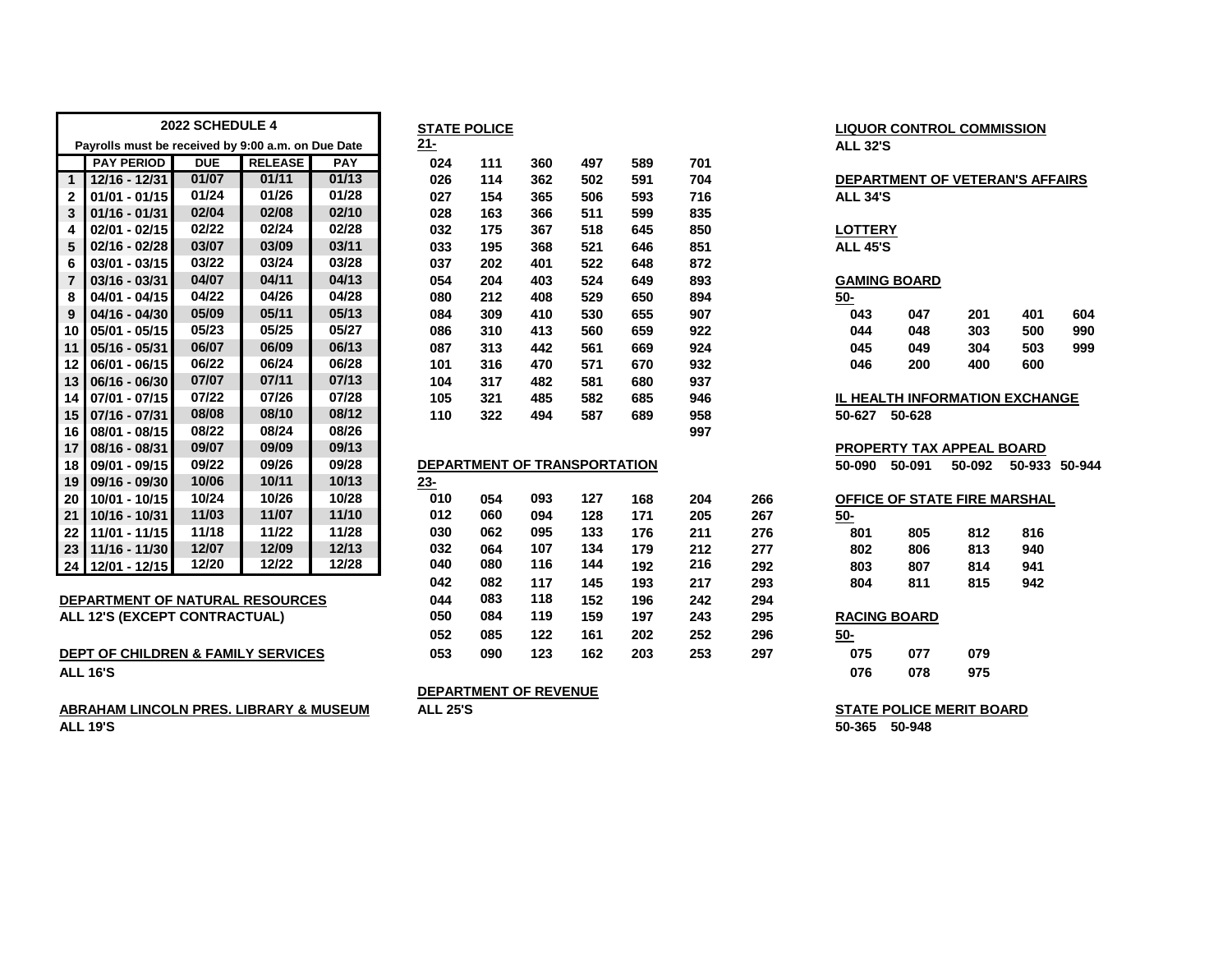|                |                                                    | 2022 SCHEDULE 5 |                |            |
|----------------|----------------------------------------------------|-----------------|----------------|------------|
|                | Payrolls must be received by 9:00 a.m. on Due Date |                 |                |            |
|                | <b>PAY PERIOD</b>                                  | <b>DUE</b>      | <b>RELEASE</b> | <b>PAY</b> |
| $\mathbf{1}$   | 12/16 - 12/31                                      | 01/10           | 01/12          | 01/14      |
| $\mathbf{2}$   | $01/01 - 01/15$                                    | 01/24           | 01/26          | 01/28      |
| 3              | $01/16 - 01/31$                                    | 02/07           | 02/09          | 02/14      |
| 4              | $02/01 - 02/15$                                    | 02/22           | 02/24          | 02/28      |
| 5              | $02/16 - 02/28$                                    | 03/08           | 03/10          | 03/14      |
| 6              | $03/01 - 03/15$                                    | 03/23           | 03/25          | 03/29      |
| $\overline{7}$ | $03/16 - 03/31$                                    | 04/08           | 04/12          | 04/14      |
| 8              | $04/01 - 04/15$                                    | 04/25           | 04/27          | 04/29      |
| 9              | $04/16 - 04/30$                                    | 05/09           | 05/11          | 05/13      |
| 10             | $05/01 - 05/15$                                    | 05/23           | 05/25          | 05/27      |
| 11             | 05/16 - 05/31                                      | 06/08           | 06/10          | 06/14      |
| 12             | $06/01 - 06/15$                                    | 06/23           | 06/27          | 06/29      |
| 13             | $06/16 - 06/30$                                    | 07/08           | 07/12          | 07/14      |
| 14             | 07/01 - 07/15                                      | 07/25           | 07/27          | 07/29      |
| 15             | 07/16 - 07/31                                      | 08/08           | 08/10          | 08/12      |
| 16             | 08/01 - 08/15                                      | 08/23           | 08/25          | 08/29      |
| 17             | 08/16 - 08/31                                      | 09/08           | 09/12          | 09/14      |
| 18             | 09/01 - 09/15                                      | 09/23           | 09/27          | 09/29      |
| 19             | $09/16 - 09/30$                                    | 10/07           | 10/12          | 10/14      |
| 20             | 10/01 - 10/15                                      | 10/24           | 10/26          | 10/28      |
| 21             | 10/16 - 10/31                                      | 11/04           | 11/09          | 11/14      |
| 22             | 11/01 - 11/15                                      | 11/21           | 11/23          | 11/29      |
| 23             | 11/16 - 11/30                                      | 12/08           | 12/12          | 12/14      |
| 24             | 12/01 - 12/15                                      | 12/21           | 12/27          | 12/29      |

## **PEPARTMENT OF HUMAN SERVICES**

**ALL 10'S (EXCEPT CONTRACTUAL)** 

#### **01/01 - 01/15 01/24 01/26 01/28 DEPARTMENT OF HUMAN RIGHTS 01/16 - 01/31 02/07 02/09 02/14 ALL 49'S**

 **02/16 - 02/28 03/08 03/10 03/14 GUARDIANSHIP & ADVOCACY COMMISSION 03/01 - 03/15 03/23 03/25 03/29 50-390 50-392 50-392 50-934 50-970**

#### **04/16 - 04/30 05/09 05/11 05/13 HUMAN RIGHTS COMMISSION**

**05/01 - 05/15 05/23 05/25 05/27 50-322 50-323 50-325 50-902 50-903**

### **06/16 - 06/30 07/08 07/12 07/14 PRISONER REVIEW BOARD**

**07/01 - 07/15 07/25 07/27 07/29 50-610 50-611 50-612 50-613 50-822 50-823**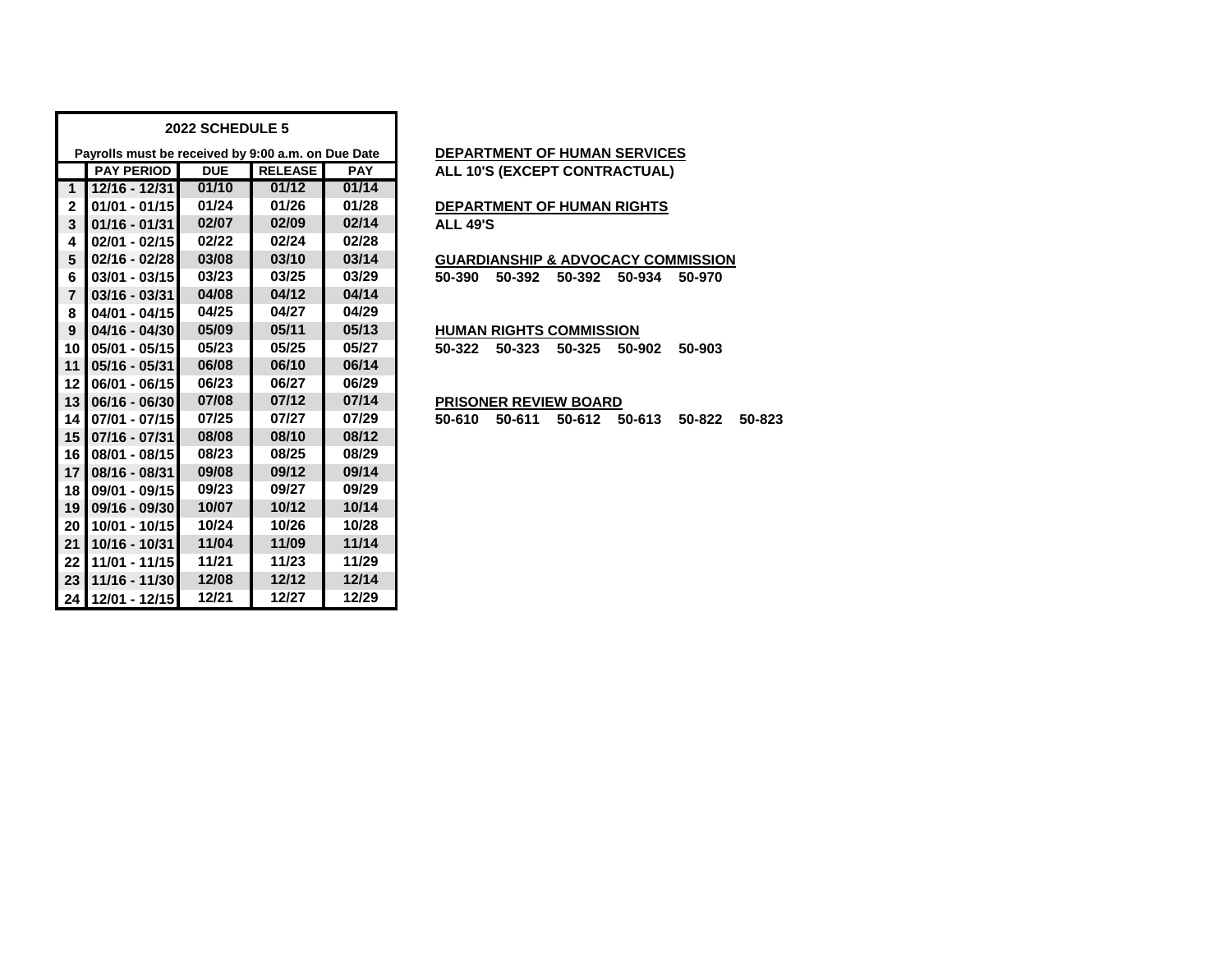|                |                                                    | 2022 SCHEDULE 6 |                |            |
|----------------|----------------------------------------------------|-----------------|----------------|------------|
|                | Payrolls must be received by 9:00 a.m. on Due Date |                 |                |            |
|                | <b>PAY PERIOD</b>                                  | <b>DUE</b>      | <b>RELEASE</b> | <b>PAY</b> |
| $\mathbf{1}$   | 12/16 - 12/31                                      | 01/10           | 01/12          | 01/14      |
| 2              | $01/01 - 01/15$                                    | 01/24           | 01/26          | 01/28      |
| 3              | $01/16 - 01/31$                                    | 02/08           | 02/10          | 02/15      |
| 4              | 02/01 - 02/15                                      | 02/22           | 02/24          | 02/28      |
| 5              | $02/16 - 02/28$                                    | 03/09           | 03/11          | 03/15      |
| 6              | $03/01 - 03/15$                                    | 03/24           | 03/28          | 03/30      |
| $\overline{7}$ | $03/16 - 03/31$                                    | 04/11           | 04/13          | 04/15      |
| 8              | 04/01 - 04/15                                      | 04/25           | 04/27          | 04/29      |
| 9              | $04/16 - 04/30$                                    | 05/09           | 05/11          | 05/13      |
| 10             | $05/01 - 05/15$                                    | 05/23           | 05/25          | 05/27      |
| 11             | $05/16 - 05/31$                                    | 06/09           | 06/13          | 06/15      |
| 12             | 06/01 - 06/15                                      | 06/24           | 06/28          | 06/30      |
| 13             | 06/16 - 06/30                                      | 07/11           | 07/13          | 07/15      |
| 14             | 07/01 - 07/15                                      | 07/25           | 07/27          | 07/29      |
| 15             | 07/16 - 07/31                                      | 08/09           | 08/11          | 08/15      |
| 16             | 08/01 - 08/15                                      | 08/24           | 08/26          | 08/30      |
| 17             | 08/16 - 08/31                                      | 09/09           | 09/13          | 09/15      |
| 18             | 09/01 - 09/15                                      | 09/26           | 09/28          | 09/30      |
| 19             | 09/16 - 09/30                                      | 10/07           | 10/12          | 10/14      |
| 20             | 10/01 - 10/15                                      | 10/24           | 10/26          | 10/28      |
| 21             | 10/16 - 10/31                                      | 11/07           | 11/10          | 11/15      |
| 22             | 11/01 - 11/15                                      | 11/22           | 11/28          | 11/30      |
| 23             | 11/16 - 11/30                                      | 12/09           | 12/13          | 12/15      |
|                | 24   12/01 - 12/15                                 | 12/22           | 12/28          | 12/30      |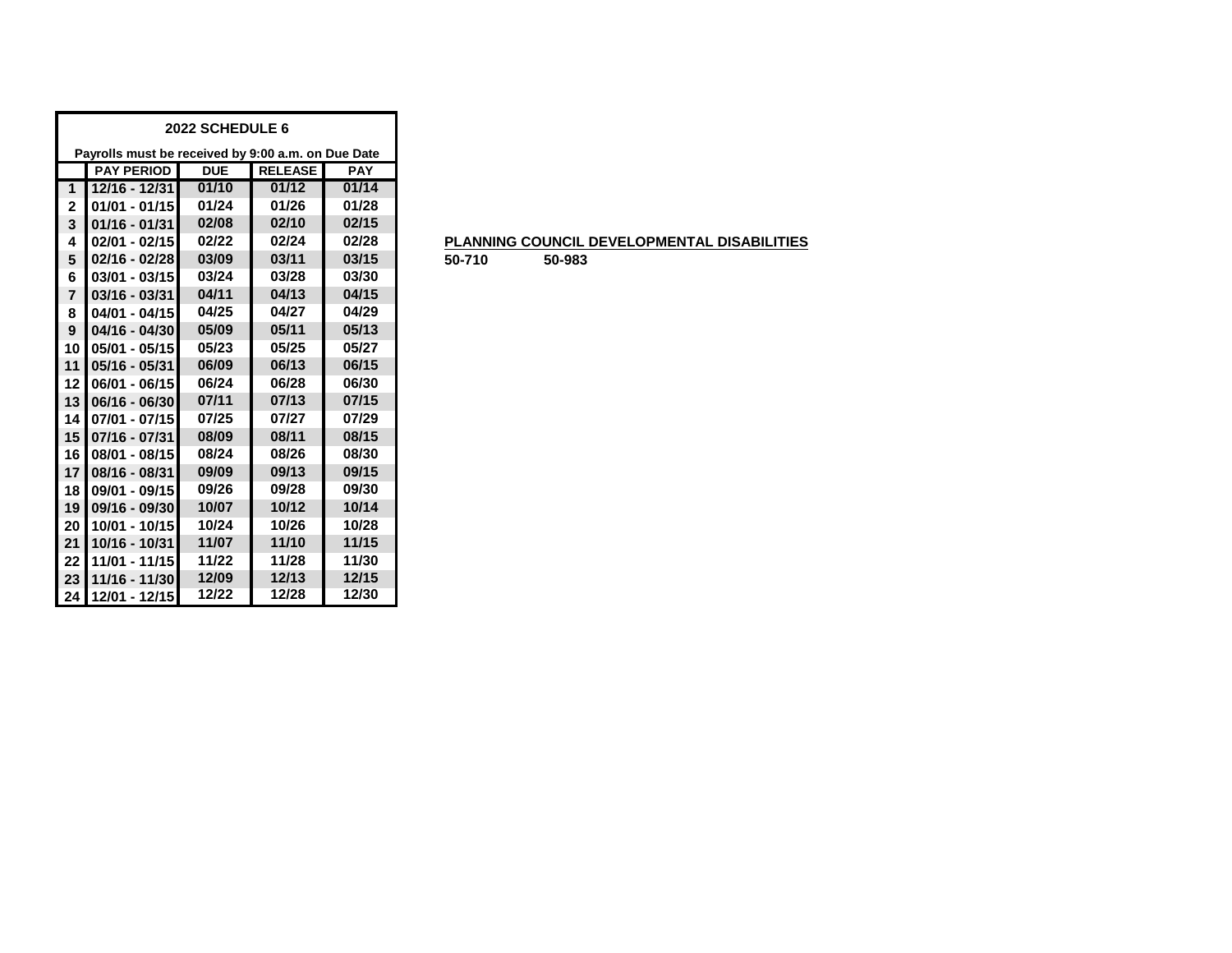|                 |                                                    | 2022 SCHEDULE 7 |                |            |                                  |  |  |  |  |
|-----------------|----------------------------------------------------|-----------------|----------------|------------|----------------------------------|--|--|--|--|
|                 | Payrolls must be received by 9:00 a.m. on Due Date |                 |                |            |                                  |  |  |  |  |
|                 | <b>PAY PERIOD</b>                                  | <b>DUE</b>      | <b>RELEASE</b> | <b>PAY</b> | <b>HOUSE OF REPRESENTATIVES</b>  |  |  |  |  |
| $\mathbf 1$     | 12/16 - 12/31                                      | 01/10           | 01/12          | 01/14      | (SEMI-MONTHLY)                   |  |  |  |  |
| $\mathbf{2}$    | $01/01 - 01/15$                                    | 01/26           | 01/28          | 02/01      | 09-031<br>09-030<br>09-924       |  |  |  |  |
| 3               | $01/16 - 01/31$                                    | 02/09           | 02/14          | 02/16      |                                  |  |  |  |  |
| 4               | 02/01 - 02/15                                      | 02/23           | 02/25          | 03/01      |                                  |  |  |  |  |
| 5               | 02/16 - 02/28                                      | 03/10           | 03/14          | 03/16      | <b>DEPARTMENT OF AGRICULTURE</b> |  |  |  |  |
| 6               | $03/01 - 03/15$                                    | 03/28           | 03/30          | 04/01      | <b>ALL 11'S</b>                  |  |  |  |  |
| $\overline{7}$  | $03/16 - 03/31$                                    | 04/11           | 04/13          | 04/15      |                                  |  |  |  |  |
| 8               | $04/01 - 04/15$                                    | 04/25           | 04/27          | 04/29      |                                  |  |  |  |  |
| 9               | 04/16 - 04/30                                      | 05/10           | 05/12          | 05/16      | DEPARTMENT OF TRANSPORTATION     |  |  |  |  |
| 10              | $05/01 - 05/15$                                    | 05/25           | 05/27          | 06/01      | $23 -$                           |  |  |  |  |
| 11              | $05/16 - 05/31$                                    | 06/09           | 06/14          | 06/16      | 001<br>022<br>072<br>998<br>994  |  |  |  |  |
| 12              | 06/01 - 06/15                                      | 06/27           | 06/29          | 07/01      | 003<br>023<br>106<br>999<br>995  |  |  |  |  |
| 13              | 06/16 - 06/30                                      | 07/11           | 07/13          | 07/15      | 008<br>024<br>992<br>996         |  |  |  |  |
| 14              | 07/01 - 07/15                                      | 07/26           | 07/28          | 08/01      | 020<br>070<br>993<br>997         |  |  |  |  |
| 15              | $07/16 - 07/31$                                    | 08/10           | 08/12          | 08/16      |                                  |  |  |  |  |
| 16              | 08/01 - 08/15                                      | 08/26           | 08/30          | 09/01      |                                  |  |  |  |  |
| 17              | 08/16 - 08/31                                      | 09/12           | 09/14          | 09/16      |                                  |  |  |  |  |
| 18              | 09/01 - 09/15                                      | 09/26           | 09/28          | 09/30      |                                  |  |  |  |  |
| 19              | 09/16 - 09/30                                      | 10/07           | 10/12          | 10/14      |                                  |  |  |  |  |
| 20              | 10/01 - 10/15                                      | 10/26           | 10/28          | 11/01      |                                  |  |  |  |  |
| 21              | 10/16 - 10/31                                      | 11/09           | 11/14          | 11/16      |                                  |  |  |  |  |
| 22              | 11/01 - 11/15                                      | 11/23           | 11/29          | 12/01      |                                  |  |  |  |  |
| 23              | 11/16 - 11/30                                      | 12/12           | 12/14          | 12/16      |                                  |  |  |  |  |
| 24 <sub>1</sub> | 12/01 - 12/15                                      | 12/22           | 12/28          | 12/30      |                                  |  |  |  |  |

### **HOUSE OF REPRESENTATIVES**

### **04/16 - 04/30 05/10 05/12 05/16 DEPARTMENT OF TRANSPORTATION**

| <u>23-</u> |     |     |     |     |
|------------|-----|-----|-----|-----|
| 001        | 022 | 072 | 994 | 998 |
| 003        | 023 | 106 | 995 | 999 |
| 008        | 024 | 992 | 996 |     |
| 020        | 070 | 993 | 997 |     |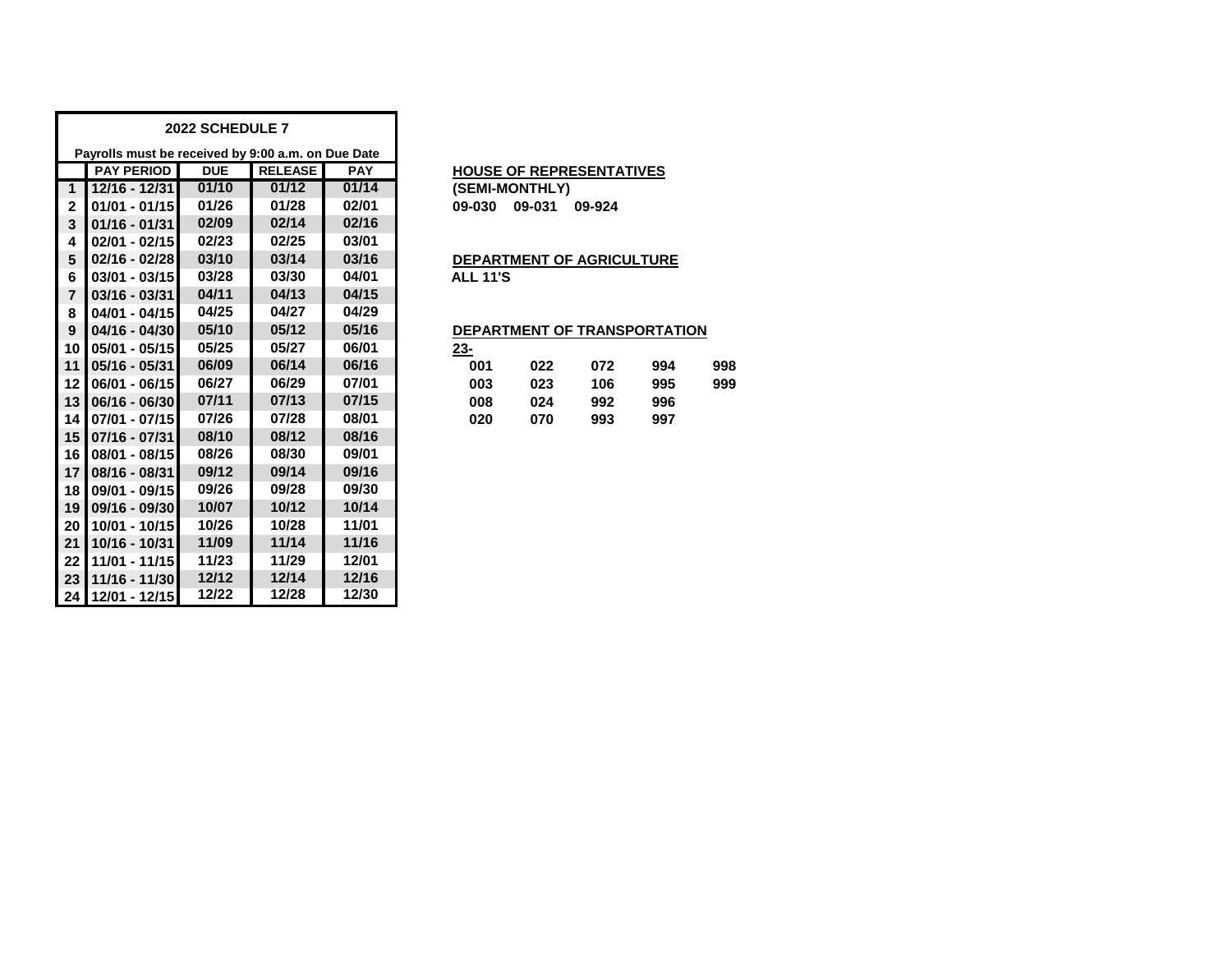|                         | 2022 SCHEDULE 8                                    |            |                |            |            |                                 |     |     |     |            |                                     |     |     |     |  |
|-------------------------|----------------------------------------------------|------------|----------------|------------|------------|---------------------------------|-----|-----|-----|------------|-------------------------------------|-----|-----|-----|--|
|                         | Payrolls must be received by 9:00 a.m. on Due Date |            |                |            |            | <b>HOUSE OF REPRESENTATIVES</b> |     |     |     |            | <b>DEPARTMENT OF NATURAL RESOUL</b> |     |     |     |  |
|                         | <b>PAY PERIOD</b>                                  | <b>DUE</b> | <b>RELEASE</b> | <b>PAY</b> |            | (SEMI-MONTHLY)                  |     |     |     |            | (CONTRACTUAL)                       |     |     |     |  |
| $\mathbf{1}$            | $12/16 - 12/31$                                    | 01/10      | 01/12          | 01/14      | 09-082     |                                 |     |     |     | <u>12-</u> |                                     |     |     |     |  |
| $\overline{\mathbf{2}}$ | $01/01 - 01/15$                                    | 01/27      | 01/31          | 02/02      |            |                                 |     |     |     | 910        | 928                                 | 951 | 960 | 987 |  |
| 3                       | $01/16 - 01/31$                                    | 02/10      | 02/15          | 02/17      |            | DEPARTMENT OF HUMAN SERVICES    |     |     |     | 912        | 930                                 | 952 | 980 | 992 |  |
| 4                       | $02/01 - 02/15$                                    | 02/24      | 02/28          | 03/02      |            | (CONTRACTUAL)                   |     |     |     | 913        | 940                                 | 953 | 981 | 994 |  |
| 5                       | $02/16 - 02/28$                                    | 03/11      | 03/15          | 03/17      | <u>10-</u> |                                 |     |     |     | 924        | 950                                 | 954 | 982 |     |  |
| 6                       | $03/01 - 03/15$                                    | 03/28      | 03/30          | 04/01      | 002        | 202                             | 402 | 602 | 802 |            |                                     |     |     |     |  |
| $\overline{7}$          | $03/16 - 03/31$                                    | 04/11      | 04/13          | 04/15      | 003        | 203                             | 403 | 603 | 803 |            | <b>STATE POLICE</b>                 |     |     |     |  |
| 8                       | $04/01 - 04/15$                                    | 04/26      | 04/28          | 05/02      | 004        | 204                             | 404 | 604 | 804 |            | (CONTRACTUAL)                       |     |     |     |  |
| 9                       | $04/16 - 04/30$                                    | 05/11      | 05/13          | 05/17      | 005        | 205                             | 405 | 605 | 805 | $21 -$     |                                     |     |     |     |  |
| 10                      | 05/01 - 05/15                                      | 05/26      | 05/31          | 06/02      | 006        | 206                             | 406 | 606 | 806 | 208        | 251                                 | 284 | 296 | 314 |  |
| 11                      | $05/16 - 05/31$                                    | 06/13      | 06/15          | 06/17      | 007        | 207                             | 407 | 607 | 807 | 210        | 253                                 | 293 | 297 | 315 |  |
| $12 \,$                 | $06/01 - 06/15$                                    | 06/27      | 06/29          | 07/01      | 008        | 208                             | 408 | 608 | 808 |            |                                     |     |     |     |  |
| 13                      | 06/16 - 06/30                                      | 07/11      | 07/13          | 07/15      | 009        | 209                             | 409 | 609 | 809 |            |                                     |     |     |     |  |
|                         | 14 07/01 - 07/15                                   | 07/27      | 07/29          | 08/02      | 100        | 300                             | 500 | 700 | 900 |            |                                     |     |     |     |  |
|                         | 15 07/16 - 07/31                                   | 08/11      | 08/15          | 08/17      | 102        | 302                             | 502 | 702 | 901 |            |                                     |     |     |     |  |
| 16                      | 08/01 - 08/15                                      | 08/29      | 08/31          | 09/02      | 103        | 303                             | 503 | 703 | 902 |            |                                     |     |     |     |  |
| 17 <sup>1</sup>         | 08/16 - 08/31                                      | 09/12      | 09/14          | 09/16      | 104        | 304                             | 504 | 704 | 903 |            |                                     |     |     |     |  |
| 18 <sup>1</sup>         | 09/01 - 09/15                                      | 09/26      | 09/28          | 09/30      | 105        | 305                             | 505 | 705 | 904 |            |                                     |     |     |     |  |
| 19                      | 09/16 - 09/30                                      | 10/11      | 10/13          | 10/17      | 106        | 306                             | 506 | 706 | 905 |            |                                     |     |     |     |  |
| 20                      | 10/01 - 10/15                                      | 10/27      | 10/31          | 11/02      | 107        | 307                             | 507 | 707 | 906 |            |                                     |     |     |     |  |
| 21                      | 10/16 - 10/31                                      | 11/10      | 11/15          | 11/17      | 108        | 308                             | 508 | 708 | 907 |            |                                     |     |     |     |  |
| 22                      | 11/01 - 11/15                                      | 11/28      | 11/30          | 12/02      | 109        | 309                             | 509 | 709 | 908 |            |                                     |     |     |     |  |
| 23                      | 11/16 - 11/30                                      | 12/12      | 12/14          | 12/16      | 200        | 400                             | 600 | 800 | 909 |            |                                     |     |     |     |  |
|                         | 24 12/01 - 12/15                                   | 12/22      | 12/28          | 12/30      |            |                                 |     |     |     |            |                                     |     |     |     |  |

| <b>HOUSE OF REPRESENTATIVES</b>     |     |     |     |     |  |  |  |  |  |  |
|-------------------------------------|-----|-----|-----|-----|--|--|--|--|--|--|
| (SEMI-MONTHLY)                      |     |     |     |     |  |  |  |  |  |  |
| 09-082                              |     |     |     |     |  |  |  |  |  |  |
|                                     |     |     |     |     |  |  |  |  |  |  |
| <b>DEPARTMENT OF HUMAN SERVICES</b> |     |     |     |     |  |  |  |  |  |  |
| (CONTRACTUAL)                       |     |     |     |     |  |  |  |  |  |  |
| 10-                                 |     |     |     |     |  |  |  |  |  |  |
| 002                                 | 202 | 402 | 602 | 802 |  |  |  |  |  |  |
| 003                                 | 203 | 403 | 603 | 803 |  |  |  |  |  |  |
| 004                                 | 204 | 404 | 604 | 804 |  |  |  |  |  |  |
| 005                                 | 205 | 405 | 605 | 805 |  |  |  |  |  |  |
| 006                                 | 206 | 406 | 606 | 806 |  |  |  |  |  |  |
| 007                                 | 207 | 407 | 607 | 807 |  |  |  |  |  |  |
| 008                                 | 208 | 408 | 608 | 808 |  |  |  |  |  |  |
| 009                                 | 209 | 409 | 609 | 809 |  |  |  |  |  |  |
| 100                                 | 300 | 500 | 700 | 900 |  |  |  |  |  |  |
| 102                                 | 302 | 502 | 702 | 901 |  |  |  |  |  |  |
| 103                                 | 303 | 503 | 703 | 902 |  |  |  |  |  |  |
| 104                                 | 304 | 504 | 704 | 903 |  |  |  |  |  |  |
| 105                                 | 305 | 505 | 705 | 904 |  |  |  |  |  |  |
| 106                                 | 306 | 506 | 706 | 905 |  |  |  |  |  |  |
| 107                                 | 307 | 507 | 707 | 906 |  |  |  |  |  |  |
| 108                                 | 308 | 508 | 708 | 907 |  |  |  |  |  |  |
| 109                                 | 309 | 509 | 709 | 908 |  |  |  |  |  |  |
| 200                                 | 400 | 600 | 800 | 909 |  |  |  |  |  |  |

| (CONTRACTUAL)                        |     |     |     |     |  |  |  |  |  |  |
|--------------------------------------|-----|-----|-----|-----|--|--|--|--|--|--|
| 12-                                  |     |     |     |     |  |  |  |  |  |  |
| 910                                  | 928 | 951 | 960 | 987 |  |  |  |  |  |  |
| 912                                  | 930 | 952 | 980 | 992 |  |  |  |  |  |  |
| 913                                  | 940 | 953 | 981 | 994 |  |  |  |  |  |  |
| 924                                  | 950 | 954 | 982 |     |  |  |  |  |  |  |
| <b>STATE POLICE</b><br>(CONTRACTUAL) |     |     |     |     |  |  |  |  |  |  |

**PEPARTMENT OF NATURAL RESOURCES** 

| '1-   |     |       |       |     |
|-------|-----|-------|-------|-----|
| - 208 | 251 | - 284 | - 296 | 314 |
| -210  | 253 | - 293 | 297   | 315 |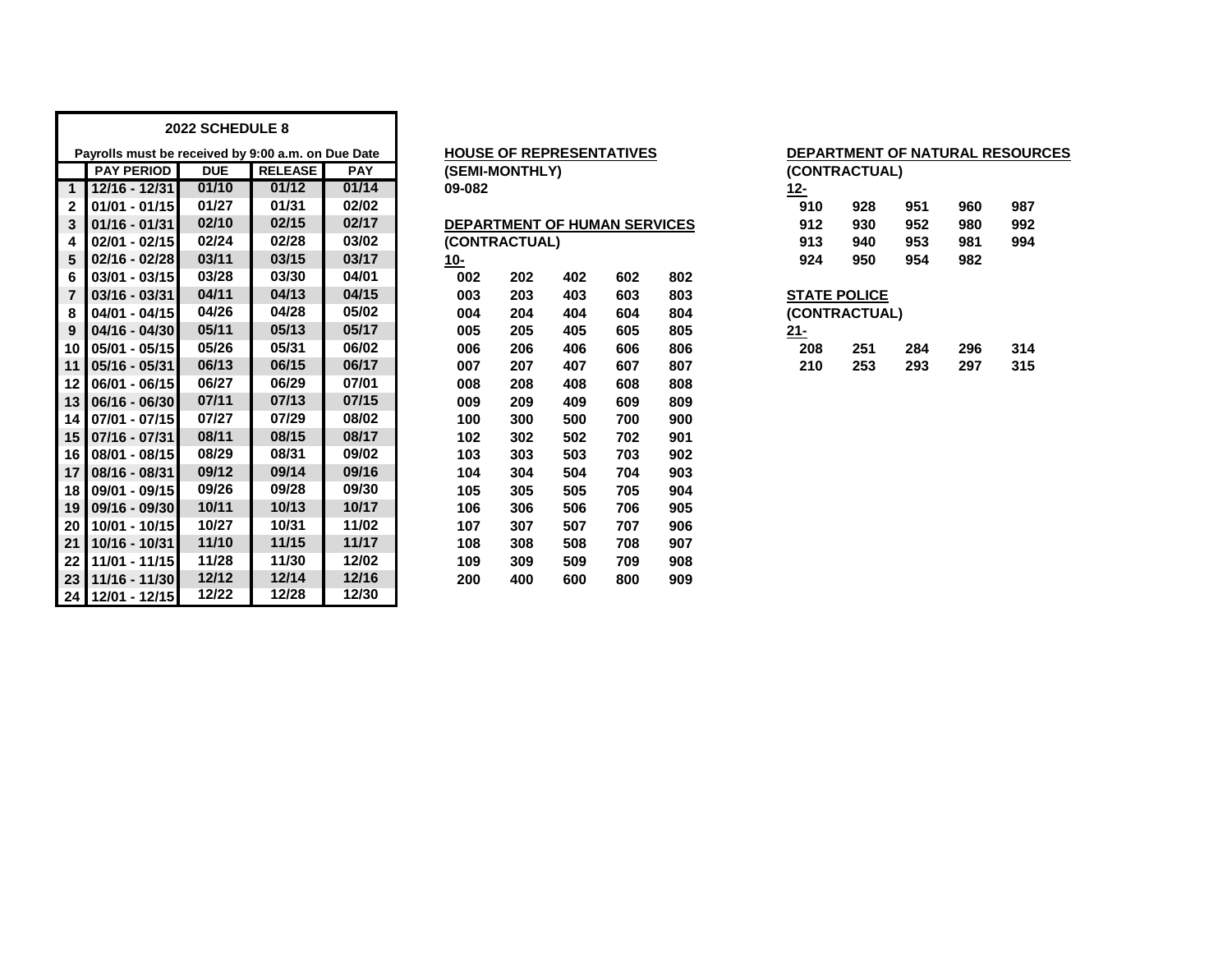|                | 2022 SCHEDULE 9                                    |            |                |            |  |  |  |  |  |  |  |
|----------------|----------------------------------------------------|------------|----------------|------------|--|--|--|--|--|--|--|
|                | Payrolls must be received by 9:00 a.m. on Due Date |            |                |            |  |  |  |  |  |  |  |
|                | <b>PAY PERIOD</b>                                  | <b>DUE</b> | <b>RELEASE</b> | <b>PAY</b> |  |  |  |  |  |  |  |
| $\mathbf{1}$   | 12/16 - 12/31                                      | 01/04      | 01/06          | 01/10      |  |  |  |  |  |  |  |
| $\mathbf{2}$   | $01/01 - 01/15$                                    | 01/19      | 01/21          | 01/25      |  |  |  |  |  |  |  |
| 3              | $01/16 - 01/31$                                    | 02/02      | 02/04          | 02/08      |  |  |  |  |  |  |  |
| 4              | 02/01 - 02/15                                      | 02/17      | 02/22          | 02/24      |  |  |  |  |  |  |  |
| 5              | $02/16 - 02/28$                                    | 03/02      | 03/04          | 03/08      |  |  |  |  |  |  |  |
| 6              | $03/01 - 03/15$                                    | 03/17      | 03/21          | 03/23      |  |  |  |  |  |  |  |
| $\overline{7}$ | $03/16 - 03/31$                                    | 04/04      | 04/06          | 04/08      |  |  |  |  |  |  |  |
| 8              | $04/01 - 04/15$                                    | 04/19      | 04/21          | 04/25      |  |  |  |  |  |  |  |
| 9              | $04/16 - 04/30$                                    | 05/03      | 05/05          | 05/09      |  |  |  |  |  |  |  |
| 10             | 05/01 - 05/15                                      | 05/17      | 05/19          | 05/23      |  |  |  |  |  |  |  |
| 11             | $05/16 - 05/31$                                    | 06/02      | 06/06          | 06/08      |  |  |  |  |  |  |  |
| 12             | $06/01 - 06/15$                                    | 06/17      | 06/22          | 06/24      |  |  |  |  |  |  |  |
| 13             | 06/16 - 06/30                                      | 07/05      | 07/07          | 07/11      |  |  |  |  |  |  |  |
| 14             | 07/01 - 07/15                                      | 07/19      | 07/21          | 07/25      |  |  |  |  |  |  |  |
| 15             | 07/16 - 07/31                                      | 08/02      | 08/04          | 08/08      |  |  |  |  |  |  |  |
| 16             | 08/01 - 08/15                                      | 08/17      | 08/19          | 08/23      |  |  |  |  |  |  |  |
| 17             | 08/16 - 08/31                                      | 09/02      | 09/07          | 09/09      |  |  |  |  |  |  |  |
| 18             | 09/01 - 09/15                                      | 09/19      | 09/21          | 09/23      |  |  |  |  |  |  |  |
| 19             | 09/16 - 09/30                                      | 10/04      | 10/06          | 10/11      |  |  |  |  |  |  |  |
| 20             | 10/01 - 10/15                                      | 10/18      | 10/20          | 10/24      |  |  |  |  |  |  |  |
| 21             | 10/16 - 10/31                                      | 11/02      | 11/04          | 11/09      |  |  |  |  |  |  |  |
| 22             | 11/01 - 11/15                                      | 11/17      | 11/21          | 11/23      |  |  |  |  |  |  |  |
| 23             | 11/16 - 11/30                                      | 12/02      | 12/06          | 12/08      |  |  |  |  |  |  |  |
| 24             | 12/01 - 12/15                                      | 12/19      | 12/21          | 12/27      |  |  |  |  |  |  |  |

## **PEPARTMENT OF EMPLOYMENT SECURITY**

**12/16 - 12/31 01/04 01/06 01/10 ALL 44'S**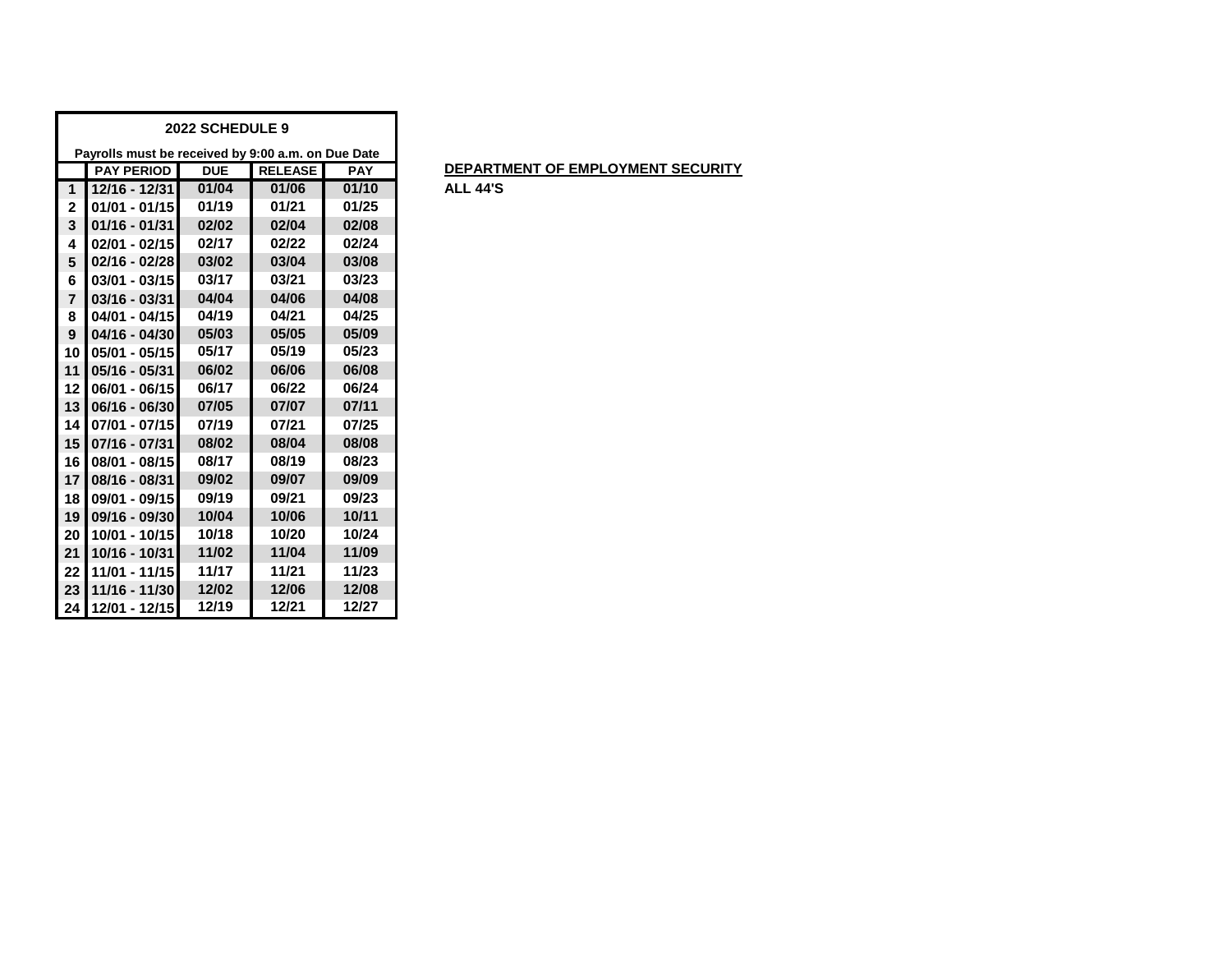| <b>2022 SCHEDULE 10 ANTICIPATED</b> |                                                    |            |                |            |                |              |                      |                                            |                   |       |     | INCLUDES ALL PAYCODES FOR AGENCY UNLESS CODES ARE LISTED OR DELAYED |
|-------------------------------------|----------------------------------------------------|------------|----------------|------------|----------------|--------------|----------------------|--------------------------------------------|-------------------|-------|-----|---------------------------------------------------------------------|
|                                     | Payrolls must be received by 9:00 a.m. on Due Date |            |                |            |                |              |                      |                                            |                   |       |     |                                                                     |
|                                     | <b>PAY PERIOD</b>                                  | <b>DUE</b> | <b>RELEASE</b> | <b>PAY</b> |                |              |                      | 08 - ADMINISTRATIVE OFFICE ILLINOIS COURTS |                   |       |     | 50 - CAPITOL DEVELOPMENT BOARD                                      |
| $\overline{1}$                      | $12/16 - 12/31$                                    | 12/22/21   | 12/28/21       | 01/01/22   | <b>Monthly</b> |              |                      |                                            | Semi-Monthly      |       |     | 153                                                                 |
| $\overline{2}$                      | $01/01 - 01/15$                                    | 01/10      | 01/12          | 01/14      |                | 014 065 113  |                      | 001                                        | 017               | 104   | 135 |                                                                     |
| $\overline{\mathbf{3}}$             | $ 01/16 - 01/31 $                                  | 01/25      | 01/27          | 01/31      | 060            | 066          | 201                  | 003                                        | 018               | $112$ | 140 | <b>50 - COMMUNITY COLLEGE BOARD</b>                                 |
| 4                                   | 02/01 - 02/15                                      | 02/08      | 02/10          | 02/15      | 061            | 067          | 220                  | 011                                        | 019               | 121   | 145 | 178 182<br>204 207<br>209<br>216                                    |
| 5                                   | $02/16 - 02/28$                                    | 02/22      | 02/24          | 02/28      | 062            | 068          | 303                  | 012                                        | 020               | 125   |     | 181 203<br>206 208<br>215<br>222                                    |
| 6                                   | $03/01 - 03/15$                                    | 03/09      | 03/11          | 03/15      | 064            | 099          |                      | 016                                        | 022               | 126   |     |                                                                     |
| $\overline{7}$                      | $03/16 - 03/31$                                    | 03/25      | 03/29          | 03/31      |                |              |                      |                                            |                   |       |     | 50 - GOVERNMENT FORECASTING & ACCOUNTAE                             |
| 8                                   | $ 04/01 - 04/15 $                                  | 04/11      | 04/13          | 04/15      |                |              | 08 - COURT OF CLAIMS |                                            |                   |       |     | 015 018                                                             |
| $\boldsymbol{9}$                    | $04/16 - 04/30$                                    | 04/25      | 04/27          | 04/29      |                | 054 056 058  |                      |                                            |                   |       |     | <b>50 - STATE BOARD OF ELECTIONS</b>                                |
| 10 <sup>1</sup>                     | 05/01 - 05/15                                      | 05/09      | 05/11          | 05/13      |                | 055 057 059  |                      |                                            |                   |       |     | 441 442 443 445<br>439 440                                          |
| 11                                  | 05/16 - 05/31                                      | 05/24      | 05/26          | 05/31      |                |              |                      |                                            |                   |       |     |                                                                     |
|                                     | 12 06/01 - 06/15                                   | 06/09      | 06/13          | 06/15      |                |              |                      | 08 - SUPREME COURT HISTORIC PERSERVATION   |                   |       |     | 50 - EXECUTIVE ETHICS COMMISSION                                    |
| 13                                  | $ 06/16 - 06/30 $                                  | 06/24      | 06/28          | 06/30      | 600            |              |                      |                                            |                   |       |     | 230 232<br>234 235 236                                              |
|                                     | 14 07/01 - 07/15                                   | 07/11      | 07/13          | 07/15      |                |              |                      |                                            |                   |       |     |                                                                     |
|                                     | 15 07/16 - 07/31                                   | 07/25      | 07/27          | 07/29      |                |              |                      | STATE OFFICERS & GENERAL ASSEMBLY          |                   |       |     | 50 - JOINT COMMITTEE ON ADMINISTRATIVE RUL                          |
|                                     | 16 08/01 - 08/15                                   | 08/09      | 08/11          | 08/15      |                | 09 - Monthly |                      |                                            | 09 - Semi-Monthly |       |     | 560 561                                                             |
| 17                                  | 08/16 - 08/31                                      | 08/25      | 08/29          | 08/31      |                | 001 017 025  |                      | 003                                        | 090               |       |     | 50 - JUDICIAL INQUIRY BOARD                                         |
| 18 <sup>1</sup>                     | 09/01 - 09/15                                      | 09/09      | 09/13          | 09/15      | 004            | 018          | 026                  | 010                                        | 091               |       |     | 410                                                                 |
| 19 <sup>1</sup>                     | $ 09/16 - 09/30 $                                  | 09/26      | 09/28          | 09/30      | 005            | 021          | 027                  | 062                                        | 092               |       |     | 50 - LAW ENFORCEMENT TRAINING & STANDARD                            |
| 20 <sub>1</sub>                     | 10/01 - 10/15                                      | 10/07      | 10/12          | 10/14      | 009            | 022          | 028                  | 064                                        | 093               |       |     | 338 339                                                             |
| 21                                  | 10/16 - 10/31                                      | 10/25      | 10/27          | 10/31      | 012            | 023          | 029                  | 066                                        | 094               |       |     | 50 - LEGISLATIVE AUDIT COMMISSION                                   |
| 22 <sub>1</sub>                     | 11/01 - 11/15                                      | 11/07      | 11/10          | 11/15      |                | 015 024      |                      | 073                                        | 193               |       |     | 053                                                                 |
|                                     | 23   11/16 - 11/30                                 | 11/22      | 11/28          | 11/30      |                |              |                      |                                            |                   |       |     | 50 - LEGISLATIVE PRINTING UNIT                                      |
|                                     | 24 12/01 - 12/15                                   | 12/09      | 12/13          | 12/15      |                |              |                      | <b>17 - COURT REPORTERS (SEMI-MONTHLY)</b> |                   |       |     | 051                                                                 |
|                                     |                                                    |            |                |            | 302            | 305          | 307                  |                                            |                   |       |     |                                                                     |
|                                     | 01- GOVERNOR'S OFFICE                              |            |                |            | 304            | 306          | 308                  |                                            |                   |       |     | 50 - OFFICE OF THE ARCHITECT OF THE CAPITOL                         |
|                                     |                                                    |            |                |            |                |              |                      |                                            |                   |       |     | 059                                                                 |

#### *INCLUDES ALL PAYCODES FOR AGENCY UNLESS CODES ARE LISTED OR DELAYED*

|                |             |         | 08 - ADMINISTRATIVE OFFICE ILLINOIS COURT |              |     |     |  |  |  |  |
|----------------|-------------|---------|-------------------------------------------|--------------|-----|-----|--|--|--|--|
| <b>Monthly</b> |             |         |                                           | Semi-Monthly |     |     |  |  |  |  |
|                | 014 065 113 |         | 001                                       | 017          | 104 | 135 |  |  |  |  |
| 060            |             | 066 201 | 003                                       | 018          | 112 | 140 |  |  |  |  |
| 061            |             | 067 220 | 011                                       | 019          | 121 | 145 |  |  |  |  |
| 062            | 880         | - 303   | 012                                       | 020          | 125 |     |  |  |  |  |
| 064            | 099         |         | 016                                       | 022          | 126 |     |  |  |  |  |
|                |             |         |                                           |              |     |     |  |  |  |  |

#### **04/01 - 04/15 04/11 04/13 04/15 08 - COURT OF CLAIMS 015 018**

| 154 | 056 | 058 |  |
|-----|-----|-----|--|
| 155 | 057 | 059 |  |

# **08 - SUPREME COURT HISTORIC PERSERVATION 508 - SUPREME COURT HISTORIC PERSERVATION**

### **5TATE OFFICERS & GENERAL ASSEMBLY**

| 9 - Monthly |     | <u>09 - Semi-Month</u> |  |  |  |  |
|-------------|-----|------------------------|--|--|--|--|
| 01 017 025  | 003 | - 090                  |  |  |  |  |
| 04 018 026  |     | 010 091                |  |  |  |  |
| 05 021 027  | 062 | 092                    |  |  |  |  |
| 09 022 028  | 064 | 093                    |  |  |  |  |
| 023 029     | 066 | 094                    |  |  |  |  |
| 15 024      | 073 | - 193                  |  |  |  |  |

#### **12/01 - 12/15 12/09 12/13 12/15 17 - COURT REPORTERS (SEMI-MONTHLY) 051**

#### **01- GOV. OFFICE OF MANAGEMENT & BUDGET 26 - ILLINOIS POWER AGENCY**

**01- EXECUTIVE INSPECTOR GENERAL 35 - DEPARTMENT OF MILITARY AFFAIRS 525 527 529 531 534**

#### **02- LIEUTENANT GOVERNOR 38 - LEGISLATIVE INSPECTOR GENERAL**

**04- COMPTROLLER'S OFFICE 50 - APELLATE DEFENDER 180 460 461 463 50 - STATE'S ATTORNEY APPELLATE PROSECUTOR**

## **50 - ARTS COUNCIL**

**141 142 143 243**

|                 | <b>PAY PERIOD</b>                      | <b>DUE</b> | <b>RELEASE</b> | <b>PAY</b> |     |                |                      | 08 - ADMINISTRATIVE OFFICE ILLINOIS COURTS   |                   |     |     | 50 - CAPITOL DEVELOPMENT BOARD                  |
|-----------------|----------------------------------------|------------|----------------|------------|-----|----------------|----------------------|----------------------------------------------|-------------------|-----|-----|-------------------------------------------------|
| $\mathbf{1}$    | 12/16 - 12/31                          | 12/22/21   | 12/28/21       | 01/01/22   |     | <b>Monthly</b> |                      |                                              | Semi-Monthly      |     |     | 153                                             |
| 2               | $01/01 - 01/15$                        | 01/10      | 01/12          | 01/14      |     | 014 065 113    |                      | 001                                          | 017               | 104 | 135 |                                                 |
| 3               | $01/16 - 01/31$                        | 01/25      | 01/27          | 01/31      | 060 | 066            | 201                  | 003                                          | 018               | 112 | 140 | <b>50 - COMMUNITY COLLEGE BOARD</b>             |
| 4               | $02/01 - 02/15$                        | 02/08      | 02/10          | 02/15      | 061 | 067            | 220                  | 011                                          | 019               | 121 | 145 | 178 182<br>204 207 209<br>216                   |
| 5               | $02/16 - 02/28$                        | 02/22      | 02/24          | 02/28      | 062 | 068            | 303                  | 012                                          | 020               | 125 |     | 181 203<br>206<br>208 215<br>222                |
| 6               | $03/01 - 03/15$                        | 03/09      | 03/11          | 03/15      | 064 | 099            |                      | 016                                          | 022               | 126 |     |                                                 |
| $\overline{7}$  | $03/16 - 03/31$                        | 03/25      | 03/29          | 03/31      |     |                |                      |                                              |                   |     |     | 50 - GOVERNMENT FORECASTING & ACCOUNTABILITY    |
| 8               | 04/01 - 04/15                          | 04/11      | 04/13          | 04/15      |     |                | 08 - COURT OF CLAIMS |                                              |                   |     |     | 015 018                                         |
| 9               | $04/16 - 04/30$                        | 04/25      | 04/27          | 04/29      |     | 054 056 058    |                      |                                              |                   |     |     | 50 - STATE BOARD OF ELECTIONS                   |
| 10 <sup>1</sup> | $05/01 - 05/15$                        | 05/09      | 05/11          | 05/13      |     | 055 057 059    |                      |                                              |                   |     |     | 439 440 441 442 443 445                         |
|                 | 11 05/16 - 05/31                       | 05/24      | 05/26          | 05/31      |     |                |                      |                                              |                   |     |     |                                                 |
| ا 12            | 06/01 - 06/15                          | 06/09      | 06/13          | 06/15      |     |                |                      | 08 - SUPREME COURT HISTORIC PERSERVATION     |                   |     |     | <b>50 - EXECUTIVE ETHICS COMMISSION</b>         |
|                 | 13   06/16 - 06/30                     | 06/24      | 06/28          | 06/30      | 600 |                |                      |                                              |                   |     |     | 230 232 234 235 236                             |
|                 | 14   07/01 - 07/15                     | 07/11      | 07/13          | 07/15      |     |                |                      |                                              |                   |     |     |                                                 |
|                 | 15   07/16 - 07/31                     | 07/25      | 07/27          | 07/29      |     |                |                      | <b>STATE OFFICERS &amp; GENERAL ASSEMBLY</b> |                   |     |     | 50 - JOINT COMMITTEE ON ADMINISTRATIVE RULES    |
|                 | 16   08/01 - 08/15                     | 08/09      | 08/11          | 08/15      |     | 09 - Monthly   |                      |                                              | 09 - Semi-Monthly |     |     | 560 561                                         |
| 17 I            | 08/16 - 08/31                          | 08/25      | 08/29          | 08/31      |     | 001 017 025    |                      | 003                                          | 090               |     |     | 50 - JUDICIAL INQUIRY BOARD                     |
|                 | 18 09/01 - 09/15                       | 09/09      | 09/13          | 09/15      | 004 | 018            | 026                  | 010                                          | 091               |     |     | 410                                             |
|                 | 19 09/16 - 09/30                       | 09/26      | 09/28          | 09/30      | 005 | 021            | 027                  | 062                                          | 092               |     |     | 50 - LAW ENFORCEMENT TRAINING & STANDARDS BOARD |
| 20 I            | 10/01 - 10/15                          | 10/07      | 10/12          | 10/14      | 009 | 022            | 028                  | 064                                          | 093               |     |     | 338 339                                         |
| 21              | 10/16 - 10/31                          | 10/25      | 10/27          | 10/31      | 012 | 023            | 029                  | 066                                          | 094               |     |     | 50 - LEGISLATIVE AUDIT COMMISSION               |
| 22 I            | 11/01 - 11/15                          | 11/07      | 11/10          | 11/15      | 015 | 024            |                      | 073                                          | 193               |     |     | 053                                             |
|                 | 23   11/16 - 11/30                     | 11/22      | 11/28          | 11/30      |     |                |                      |                                              |                   |     |     | 50 - LEGISLATIVE PRINTING UNIT                  |
|                 | 24   12/01 - 12/15                     | 12/09      | 12/13          | 12/15      |     |                |                      | 17 - COURT REPORTERS (SEMI-MONTHLY)          |                   |     |     | 051                                             |
|                 |                                        |            |                |            |     | 302 305        | - 307                |                                              |                   |     |     |                                                 |
|                 | 11- GOVERNOR'S OFFICE                  |            |                |            | 304 | 306 308        |                      |                                              |                   |     |     | 50 - OFFICE OF THE ARCHITECT OF THE CAPITOL     |
|                 |                                        |            |                |            |     |                |                      |                                              |                   |     |     | 059                                             |
|                 | 11- GOV. OFFICE OF MANAGEMENT & BUDGET |            |                |            |     |                |                      | <b>26 - ILLINOIS POWER AGENCY</b>            |                   |     |     |                                                 |
|                 |                                        |            |                |            |     |                |                      |                                              |                   |     |     | <b>50 - MATH &amp; SCIENCE ACADEMY</b>          |

**528 530 532**

# **50 - STATE UNIVERSITIES CIVIL SERVICE SYSTEM**

**05- TREASURER'S OFFICE 349 350 351 353 356 364 368**

## **06- ATTORNEY GENERAL'S OFFICE 210 212 50 - TEACHERS RETIREMENT SYSTEM 07- STATE BOARD OF EDUCATION 50 - IL CORONER TRAINING BOARD 50 - TOLL HIGHWAY AUTHORITY**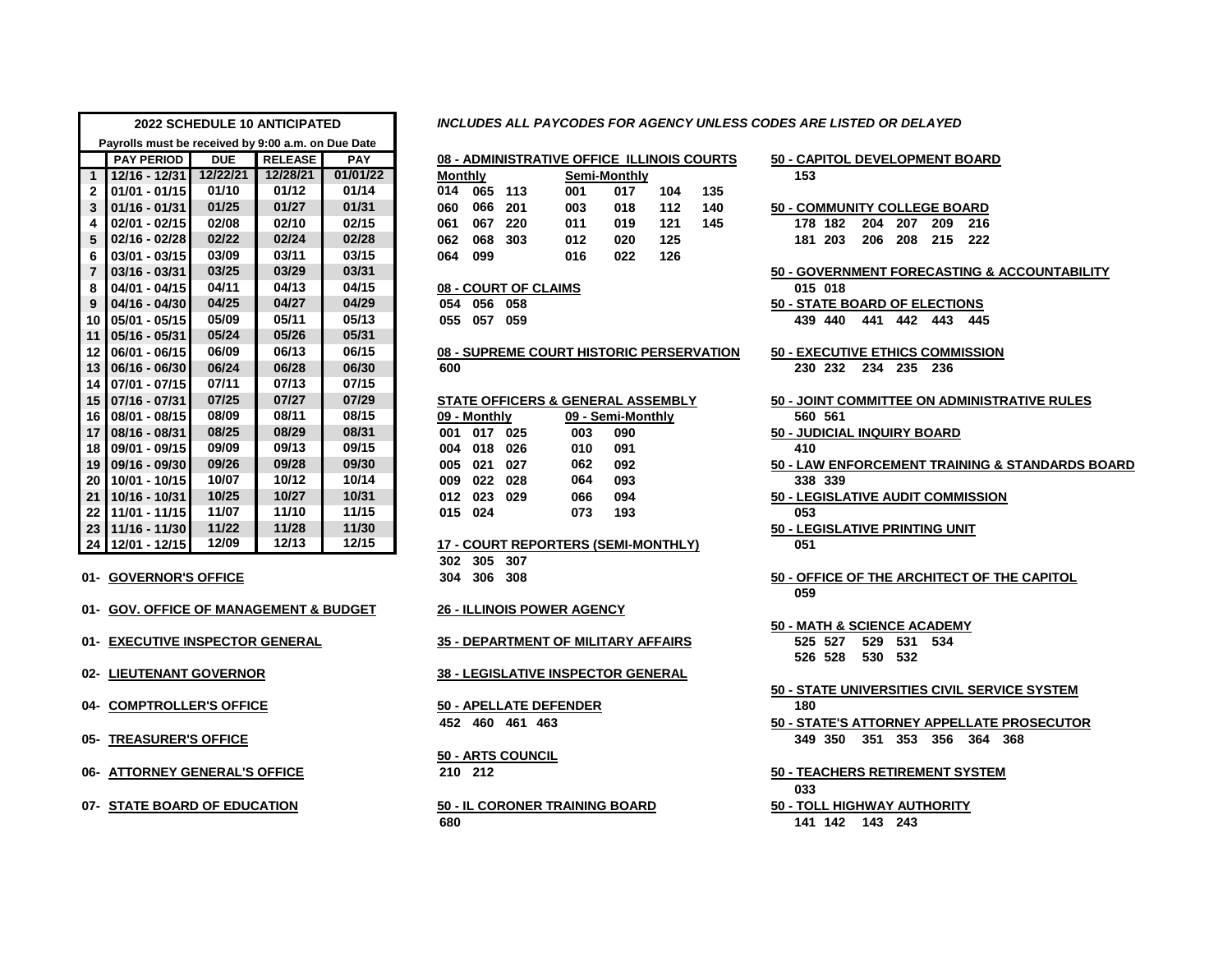| 2022 SCHEDULE 10 DELAYED                           |                   |            |                |            | <b>LIEUTENANT GOVERNOR</b>           | <b>DEPARTI</b>  |
|----------------------------------------------------|-------------------|------------|----------------|------------|--------------------------------------|-----------------|
| Payrolls must be received by 9:00 a.m. on Due Date |                   |            |                |            | 02-998                               | <b>ALL 27's</b> |
|                                                    | <b>PAY PERIOD</b> | <b>DUE</b> | <b>RELEASE</b> | <b>PAY</b> |                                      |                 |
| $\mathbf 1$                                        | 12/16 - 12/31     | 01/10      | 01/12          | 01/14      | <b>SECRETARY OF STATE'S OFFICE</b>   | <b>DEPARTI</b>  |
| $\overline{2}$                                     | $01/01 - 01/15$   | 01/25      | 01/27          | 01/31      | (SAME PAY DATE, MONTH BEHIND)        | <b>ALL 29's</b> |
| 3                                                  | $01/16 - 01/31$   | 02/08      | 02/10          | 02/15      | 03-343<br>03-353<br>03-341<br>03-743 |                 |
| 4                                                  | $02/01 - 02/15$   | 02/22      | 02/24          | 02/28      |                                      | <b>DEPARTI</b>  |
| 5                                                  | 02/16 - 02/28     | 03/09      | 03/11          | 03/15      | <b>COMPTROLLER</b>                   | 35-900          |
| 6                                                  | $03/01 - 03/15$   | 03/25      | 03/29          | 03/31      | 04-360<br>04-108                     | 35-902          |
| $\overline{7}$                                     | 03/16 - 03/31     | 04/11      | 04/13          | 04/15      |                                      |                 |
| 8                                                  | $04/01 - 04/15$   | 04/25      | 04/27          | 04/29      | <b>TREASURER'S OFFICE</b>            | <b>LEGISLA</b>  |
| $\boldsymbol{9}$                                   | 04/16 - 04/30     | 05/09      | 05/11          | 05/13      | 05-997                               | 38-900          |
| 10                                                 | $05/01 - 05/15$   | 05/24      | 05/26          | 05/31      |                                      |                 |
| 11                                                 | 05/16 - 05/31     | 06/09      | 06/13          | 06/15      | <b>ATTORNEY GENERAL</b>              | <b>50- ARTS</b> |
| 12                                                 | 06/01 - 06/15     | 06/24      | 06/28          | 06/30      | 06-995                               | 213             |
| 13                                                 | 06/16 - 06/30     | 07/11      | 07/13          | 07/15      |                                      |                 |
| 14                                                 | 07/01 - 07/15     | 07/25      | 07/27          | 07/29      | <b>STATE BOARD OF EDUCATION</b>      | 50-LEGIS        |
| 15                                                 | 07/16 - 07/31     | 08/09      | 08/11          | 08/15      | 07-953<br>07-956<br>07-958           | 253             |
| 16                                                 | 08/01 - 08/15     | 08/25      | 08/29          | 08/31      | 07-955<br>07-957<br>07-959           |                 |
| 17                                                 | 08/16 - 08/31     | 09/09      | 09/13          | 09/15      |                                      | 50-LEGIS        |
| 18                                                 | 09/01 - 09/15     | 09/26      | 09/28          | 09/30      | <b>COURT OF CLAIMS</b>               | 825             |
| 19                                                 | 09/16 - 09/30     | 10/07      | 10/12          | 10/14      | 08-998                               |                 |
| 20                                                 | 10/01 - 10/15     | 10/25      | 10/27          | 10/31      |                                      | 50-STAT         |
| 21                                                 | 10/16 - 10/31     | 11/07      | 11/10          | 11/15      | OFFICE OF THE SENATE - SEMI-MONTHLY  | 918             |
| 22                                                 | 11/01 - 11/15     | 11/22      | 11/28          | 11/30      | 09-920<br>09-922<br>09-928           |                 |
| 23                                                 | 11/16 - 11/30     | 12/09      | 12/13          | 12/15      | 09-923<br>09-921                     | 50- LAW         |
|                                                    | 24 12/01 - 12/15  | 12/22      | 12/28          | 12/30      |                                      | 921             |

**01-808**

 **07/16 - 07/31 08/09 08/11 08/15 07-953 07-956 07-958 253 927 08/01 - 08/15 08/25 08/29 08/31 07-955 07-957 07-959**

## **09/01 - 09/15 09/26 09/28 09/30 COURT OF CLAIMS 825**

 **10/16 - 10/31 11/07 11/10 11/15 OFFICE OF THE SENATE - SEMI-MONTHLY 918 919 920 11/01 - 11/15 11/22 11/28 11/30 09-920 09-922 09-928**

**HOUSE OF REPRESENTATIVES - SEMI-MONTHLY GOVERNOR'S OFFICE 09-925 09-926 50- EXECUTIVE ETHICS COMMISSION**

**STATE OFFICERS & GENERAL ASSEMBLY - MONTHLY GOV. OFFICE OF MANAGEMENT & BUDGET (SAME PAY DATE, MONTH BEHIND) 50- STATE UNIVERSITIES CIVIL SERVICE SYSTEM 01-805 09-008 870**

**(SAME PAY DATE, MONTH BEHIND) 154 937 17-309 17-901**

**2022 SCHEDULE 10 DELAYED LIEUTENANT GOVERNOR DEPARTMENT OF JUVENILE JUSTICE**

 **12/16 - 12/31 01/10 01/12 01/14 SECRETARY OF STATE'S OFFICE DEPARTMENT OF CORRECTIONS ALL 29's** 

 **02/01 - 02/15 02/22 02/24 02/28 DEPARTMENT OF MILITARY AFFAIRS 02/16 - 02/28 03/09 03/11 03/15 COMPTROLLER 35-900 35-903 35-905 35-907 03/01 - 03/15 03/25 03/29 03/31 04-108 04-360 35-902 35-904 35-906**

**04/01 - 04/15 04/25 04/27 04/29 TREASURER'S OFFICE LEGISLATIVE INSPECTOR GENERAL**

**05/16 - 05/31 06/09 06/13 06/15 ATTORNEY GENERAL 50- ARTS COUNCIL**

**07/01 - 07/15 07/25 07/27 07/29 STATE BOARD OF EDUCATION 50- LEGISLATIVE AUDIT COMMISSION**

**08/16 - 08/31 09/09 09/13 09/15 50- LEGISLATIVE PRINTING UNIT**

**10/01 - 10/15 10/25 10/27 10/31 50- STATE'S ATTY APPELLATE PROSECUTOR**

**11/16 - 11/30 12/09 12/13 12/15 09-921 09-923 50- LAW ENFORCEMENT TRAINING & STANDARDS BRD**

**01-998 947**

**COURT REPORTERS 50- CAPITOL DEVELOPMENT BOARD**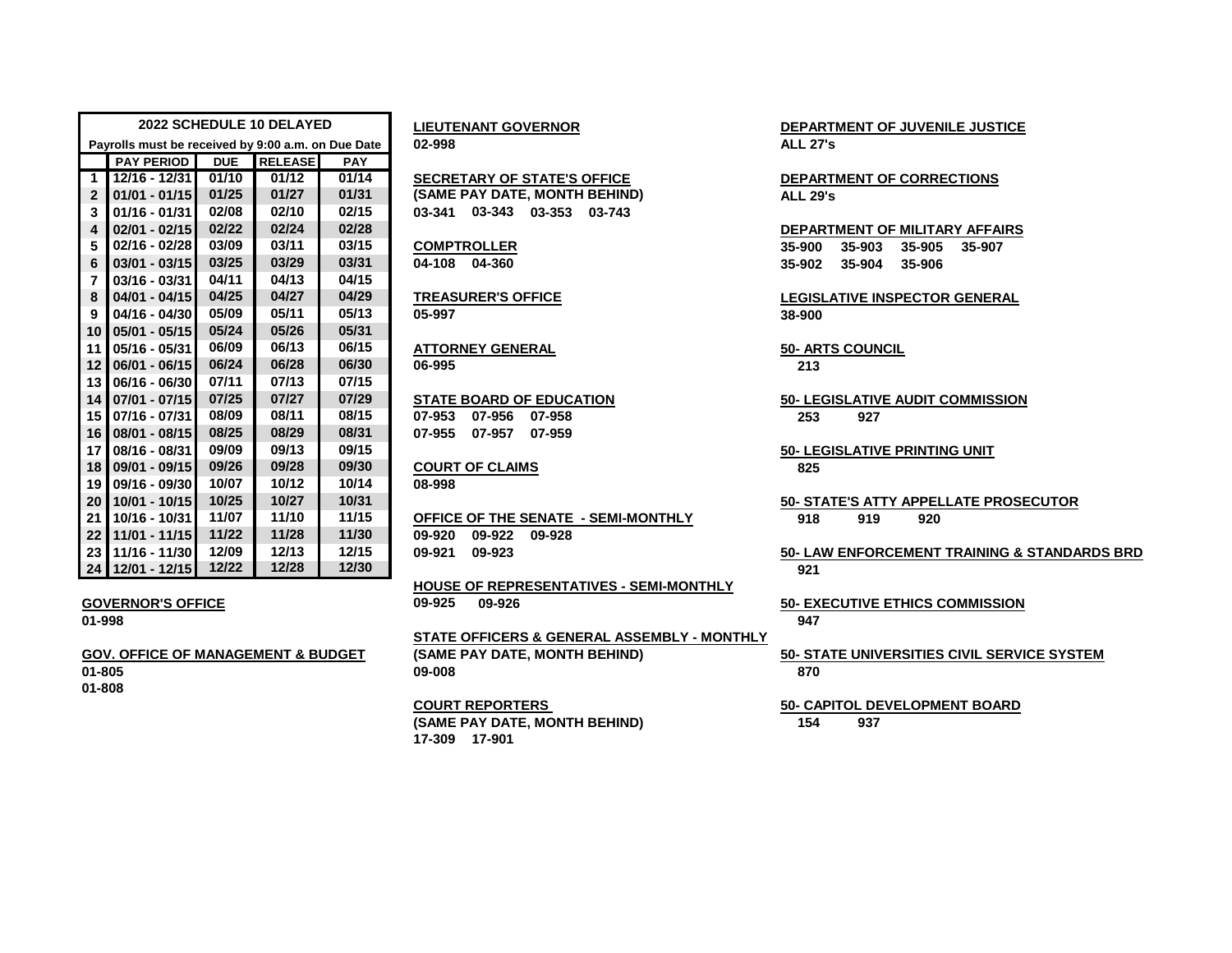| <b>2022 - STATE TOLL HIGHWAY AUTHORITY</b>         |                     |            |                | <b>2022 - STATE TOLL HIGHWAY AUTHORITY</b> |                |                                                    |            |                |            |
|----------------------------------------------------|---------------------|------------|----------------|--------------------------------------------|----------------|----------------------------------------------------|------------|----------------|------------|
| 50-240 50-242 50-246                               |                     |            |                |                                            | 50-241         |                                                    |            |                |            |
| Payrolls must be received by 9:00 a.m. on Due Date |                     |            |                |                                            |                | Payrolls must be received by 9:00 a.m. on Due Date |            |                |            |
|                                                    | <b>PAY PERIOD</b>   | <b>DUE</b> | <b>RELEASE</b> | <b>PAY</b>                                 |                | <b>PAY PERIOD</b>                                  | <b>DUE</b> | <b>RELEASE</b> | <b>PAY</b> |
| $\mathbf 1$                                        | 12/13/21 - 12/26/21 | 01/03      | 01/05          | 01/07                                      | $\mathbf 1$    | 12/12/21 - 12/25/21                                | 01/03      | 01/05          | 01/07      |
| $\mathbf{2}$                                       | 12/27/21 - 01/09/22 | 01/14      | 01/19          | 01/21                                      | $\overline{2}$ | 12/26/21 - 01/08/22                                | 01/14      | 01/19          | 01/21      |
| 3                                                  | $01/10 - 01/23$     | 01/31      | 02/02          | 02/04                                      | 3              | $01/09 - 01/22$                                    | 01/31      | 02/02          | 02/04      |
| 4                                                  | $01/24 - 02/06$     | 02/14      | 02/16          | 02/18                                      | 4              | $01/23 - 02/05$                                    | 02/14      | 02/16          | 02/18      |
| 5                                                  | $02/07 - 02/20$     | 02/28      | 03/02          | 03/04                                      | 5              | $02/06 - 02/19$                                    | 02/28      | 03/02          | 03/04      |
| 6                                                  | $02/21 - 03/06$     | 03/14      | 03/16          | 03/18                                      | 6              | $02/20 - 03/05$                                    | 03/14      | 03/16          | 03/18      |
| $\overline{7}$                                     | $03/07 - 03/20$     | 03/28      | 03/30          | 04/01                                      | $\overline{7}$ | $03/06 - 03/19$                                    | 03/28      | 03/30          | 04/01      |
| 8                                                  | $03/21 - 04/03$     | 04/11      | 04/13          | 04/15                                      | 8              | $03/20 - 04/02$                                    | 04/11      | 04/13          | 04/15      |
| 9                                                  | 04/04 - 04/17       | 04/25      | 04/27          | 04/29                                      | 9              | 04/03 - 04/16                                      | 04/25      | 04/27          | 04/29      |
| 10                                                 | $04/18 - 05/01$     | 05/09      | 05/11          | 05/13                                      | 10             | $04/17 - 04/30$                                    | 05/09      | 05/11          | 05/13      |
| 11                                                 | $05/02 - 05/15$     | 05/23      | 05/25          | 05/27                                      | 11             | 05/01 - 05/14                                      | 05/23      | 05/25          | 05/27      |
| 12                                                 | $05/16 - 05/29$     | 06/06      | 06/08          | 06/10                                      | 12             | $05/15 - 05/28$                                    | 06/06      | 06/08          | 06/10      |
| 13                                                 | 05/30 - 06/12       | 06/17      | 06/22          | 06/24                                      | 13             | 05/29 - 06/11                                      | 06/17      | 06/22          | 06/24      |
| 14                                                 | 06/13 - 06/26       | 07/01      | 07/06          | 07/08                                      | 14             | 06/12 - 06/25                                      | 07/01      | 07/06          | 07/08      |
| 15                                                 | 06/27 - 07/10       | 07/18      | 07/20          | 07/22                                      | 15             | 06/26 - 07/09                                      | 07/18      | 07/20          | 07/22      |
| 16                                                 | $07/11 - 07/24$     | 08/01      | 08/03          | 08/05                                      | 16             | $07/10 - 07/23$                                    | 08/01      | 08/03          | 08/05      |
| 17                                                 | 07/25 - 08/07       | 08/15      | 08/17          | 08/19                                      | 17             | 07/24 - 08/06                                      | 08/15      | 08/17          | 08/19      |
| 18                                                 | 08/08 - 08/21       | 08/29      | 08/31          | 09/02                                      | 18             | 08/07 - 08/20                                      | 08/29      | 08/31          | 09/02      |
| 19                                                 | 08/22 - 09/04       | 09/12      | 09/14          | 09/16                                      | 19             | 08/21 - 09/03                                      | 09/12      | 09/14          | 09/16      |
| 20                                                 | 09/05 - 09/18       | 09/26      | 09/28          | 09/30                                      | 20             | 09/04 - 09/17                                      | 09/26      | 09/28          | 09/30      |
| 21                                                 | 09/19 - 10/02       | 10/07      | 10/12          | 10/14                                      | 21             | 09/18 - 10/01                                      | 10/07      | 10/12          | 10/14      |
| 22                                                 | 10/03 - 10/16       | 10/24      | 10/26          | 10/28                                      | 22             | 10/02 - 10/15                                      | 10/24      | 10/26          | 10/28      |
| 23                                                 | 10/17 - 10/30       | 11/03      | 11/07          | 11/10                                      | 23             | 10/16 - 10/29                                      | 11/03      | 11/07          | 11/10      |
| 24                                                 | 10/31 - 11/13       | 11/17      | 11/21          | 11/23                                      | 24             | 10/30 - 11/12                                      | 11/17      | 11/21          | 11/23      |
| 25                                                 | 11/14 - 11/27       | 12/05      | 12/07          | 12/09                                      | 25             | 11/13 - 11/26                                      | 12/05      | 12/07          | 12/09      |
| 26                                                 | 11/28 - 12/11       | 12/16      | 12/20          | 12/22                                      | 26             | 11/27 - 12/10                                      | 12/16      | 12/20          | 12/22      |

| )22 - STATE TOLL HIGHWAY AUTHORITY              |            |                |            | 2022 - STATE TOLL HIGHWAY AUTHORITY |                                                    |            |                |            |
|-------------------------------------------------|------------|----------------|------------|-------------------------------------|----------------------------------------------------|------------|----------------|------------|
| 50-240                                          | 50-242     | 50-246         |            |                                     |                                                    | 50-241     |                |            |
| rolls must be received by 9:00 a.m. on Due Date |            |                |            |                                     | Payrolls must be received by 9:00 a.m. on Due Date |            |                |            |
| <b>PAY PERIOD</b>                               | <b>DUE</b> | <b>RELEASE</b> | <b>PAY</b> |                                     | <b>PAY PERIOD</b>                                  | <b>DUE</b> | <b>RELEASE</b> | <b>PAY</b> |
| 13/21 - 12/26/21                                | 01/03      | 01/05          | 01/07      | $\blacktriangleleft$                | 12/12/21 - 12/25/21                                | 01/03      | 01/05          | 01/07      |
| 27/21 - 01/09/22                                | 01/14      | 01/19          | 01/21      | $\overline{2}$                      | 12/26/21 - 01/08/22                                | 01/14      | 01/19          | 01/21      |
| 01/10 - 01/23                                   | 01/31      | 02/02          | 02/04      | 3                                   | $01/09 - 01/22$                                    | 01/31      | 02/02          | 02/04      |
| 01/24 - 02/06                                   | 02/14      | 02/16          | 02/18      | 4                                   | $01/23 - 02/05$                                    | 02/14      | 02/16          | 02/18      |
| 02/07 - 02/20                                   | 02/28      | 03/02          | 03/04      | 5                                   | $02/06 - 02/19$                                    | 02/28      | 03/02          | 03/04      |
| 02/21 - 03/06                                   | 03/14      | 03/16          | 03/18      | 6                                   | $02/20 - 03/05$                                    | 03/14      | 03/16          | 03/18      |
| 03/07 - 03/20                                   | 03/28      | 03/30          | 04/01      | 7                                   | $03/06 - 03/19$                                    | 03/28      | 03/30          | 04/01      |
| 03/21 - 04/03                                   | 04/11      | 04/13          | 04/15      | 8                                   | $03/20 - 04/02$                                    | 04/11      | 04/13          | 04/15      |
| 04/04 - 04/17                                   | 04/25      | 04/27          | 04/29      | 9                                   | $04/03 - 04/16$                                    | 04/25      | 04/27          | 04/29      |
| 04/18 - 05/01                                   | 05/09      | 05/11          | 05/13      | 10                                  | 04/17 - 04/30                                      | 05/09      | 05/11          | 05/13      |
| 05/02 - 05/15                                   | 05/23      | 05/25          | 05/27      | 11                                  | $05/01 - 05/14$                                    | 05/23      | 05/25          | 05/27      |
| 05/16 - 05/29                                   | 06/06      | 06/08          | 06/10      | 12                                  | $05/15 - 05/28$                                    | 06/06      | 06/08          | 06/10      |
| 05/30 - 06/12                                   | 06/17      | 06/22          | 06/24      | 13                                  | 05/29 - 06/11                                      | 06/17      | 06/22          | 06/24      |
| 06/13 - 06/26                                   | 07/01      | 07/06          | 07/08      | 14                                  | 06/12 - 06/25                                      | 07/01      | 07/06          | 07/08      |
| 06/27 - 07/10                                   | 07/18      | 07/20          | 07/22      | 15                                  | 06/26 - 07/09                                      | 07/18      | 07/20          | 07/22      |
| 07/11 - 07/24                                   | 08/01      | 08/03          | 08/05      | 16                                  | $07/10 - 07/23$                                    | 08/01      | 08/03          | 08/05      |
| 17/25 - 08/07                                   | 08/15      | 08/17          | 08/19      | 17                                  | 07/24 - 08/06                                      | 08/15      | 08/17          | 08/19      |
| 08/08 - 08/21                                   | 08/29      | 08/31          | 09/02      | 18                                  | 08/07 - 08/20                                      | 08/29      | 08/31          | 09/02      |
| 08/22 - 09/04                                   | 09/12      | 09/14          | 09/16      | 19                                  | 08/21 - 09/03                                      | 09/12      | 09/14          | 09/16      |
| 09/05 - 09/18                                   | 09/26      | 09/28          | 09/30      | 20                                  | 09/04 - 09/17                                      | 09/26      | 09/28          | 09/30      |
| )9/19 - 10/02                                   | 10/07      | 10/12          | 10/14      | 21                                  | 09/18 - 10/01                                      | 10/07      | 10/12          | 10/14      |
| 10/03 - 10/16                                   | 10/24      | 10/26          | 10/28      | 22                                  | 10/02 - 10/15                                      | 10/24      | 10/26          | 10/28      |
| 10/17 - 10/30                                   | 11/03      | 11/07          | 11/10      | 23                                  | 10/16 - 10/29                                      | 11/03      | 11/07          | 11/10      |
| 10/31 - 11/13                                   | 11/17      | 11/21          | 11/23      | 24                                  | 10/30 - 11/12                                      | 11/17      | 11/21          | 11/23      |
| 11/14 - 11/27                                   | 12/05      | 12/07          | 12/09      | 25                                  | 11/13 - 11/26                                      | 12/05      | 12/07          | 12/09      |
| 11/28 - 12/11                                   | 12/16      | 12/20          | 12/22      | 26                                  | 11/27 - 12/10                                      | 12/16      | 12/20          | 12/22      |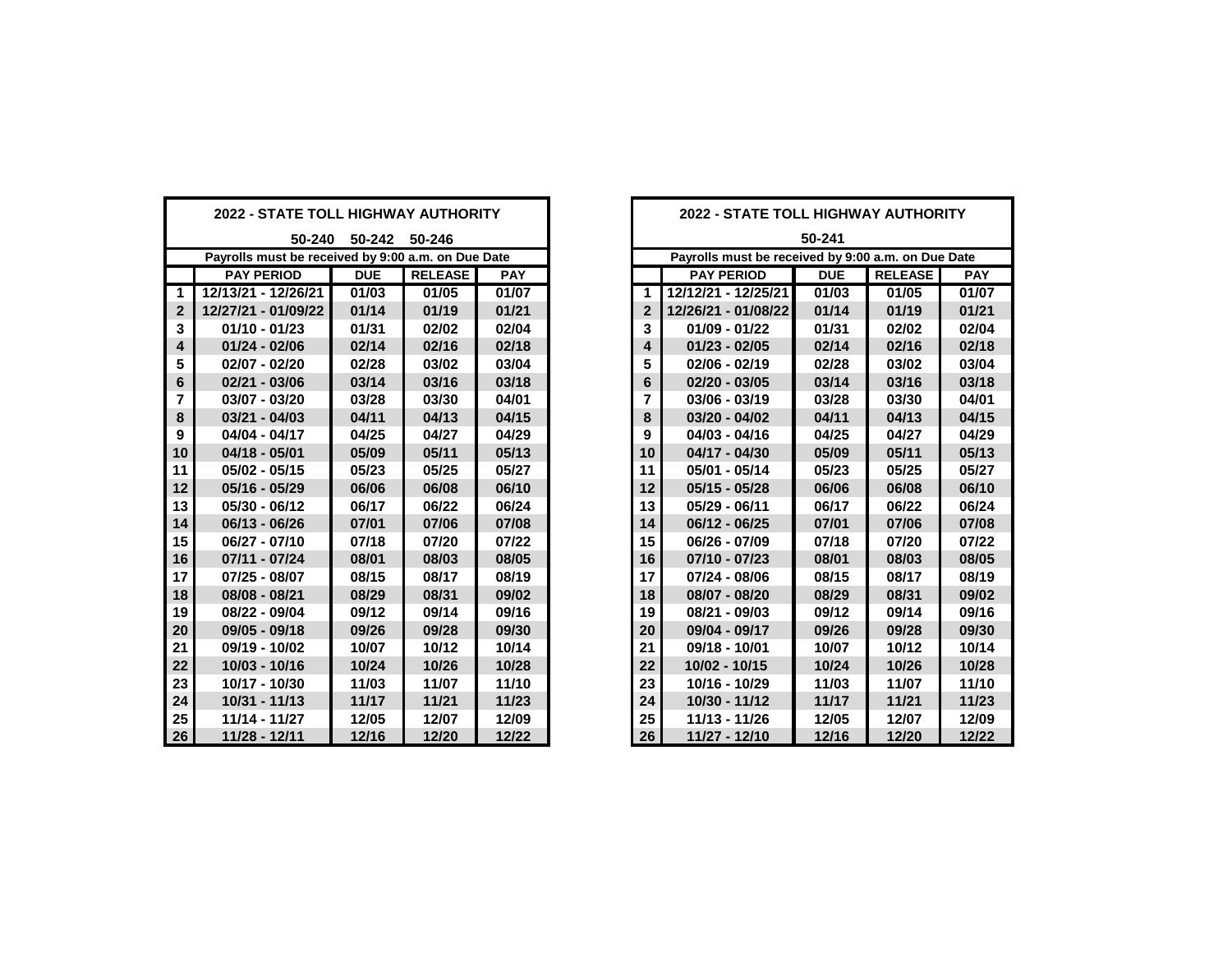| 2022 HOME SERVICES - REGULAR                       |                                                                 |       |       |       |  |  |  |  |  |
|----------------------------------------------------|-----------------------------------------------------------------|-------|-------|-------|--|--|--|--|--|
| 10-999                                             |                                                                 |       |       |       |  |  |  |  |  |
| Payrolls must be received by 9:00 a.m. on Due Date |                                                                 |       |       |       |  |  |  |  |  |
|                                                    | <b>RELEASE</b><br><b>PAY PERIOD</b><br><b>PAY</b><br><b>DUE</b> |       |       |       |  |  |  |  |  |
| 1                                                  | 12/01 - 12/15                                                   | 01/07 | 01/11 | 01/13 |  |  |  |  |  |
| $\mathbf{2}$                                       | 12/16 - 12-31                                                   | 01/24 | 01/26 | 01/28 |  |  |  |  |  |
| 3                                                  | $01/01 - 01/15$                                                 | 02/04 | 02/08 | 02/10 |  |  |  |  |  |
| 4                                                  | 01/16 - 01/31                                                   | 02/22 | 02/24 | 02/28 |  |  |  |  |  |
| 5                                                  | $02/01 - 02/15$                                                 | 03/07 | 03/09 | 03/11 |  |  |  |  |  |
| 6                                                  | $02/16 - 02/28$                                                 | 03/22 | 03/24 | 03/28 |  |  |  |  |  |
| $\overline{7}$                                     | $03/01 - 03/15$                                                 | 04/07 | 04/11 | 04/13 |  |  |  |  |  |
| 8                                                  | 03/16 - 03/31                                                   | 04/22 | 04/26 | 04/28 |  |  |  |  |  |
| $\mathbf{9}$                                       | $04/01 - 04/15$                                                 | 05/09 | 05/11 | 05/13 |  |  |  |  |  |
| 10                                                 | 04/16 - 04/30                                                   | 05/23 | 05/25 | 05/27 |  |  |  |  |  |
| 11                                                 | $05/01 - 05/15$                                                 | 06/07 | 06/09 | 06/13 |  |  |  |  |  |
| 12                                                 | 05/16 - 05/31                                                   | 06/22 | 06/24 | 06/28 |  |  |  |  |  |
| 13                                                 | $06/01 - 06/15$                                                 | 07/07 | 07/11 | 07/13 |  |  |  |  |  |
| 14                                                 | 06/16 - 06/30                                                   | 07/22 | 07/26 | 07/28 |  |  |  |  |  |
| 15                                                 | $07/01 - 07/15$                                                 | 08/08 | 08/10 | 08/12 |  |  |  |  |  |
| 16                                                 | 07/16 - 07/31                                                   | 08/22 | 08/24 | 08/26 |  |  |  |  |  |
| 17                                                 | 08/01 - 08/15                                                   | 09/07 | 09/09 | 09/13 |  |  |  |  |  |
| 18                                                 | 08/16 - 08/31                                                   | 09/22 | 09/26 | 09/28 |  |  |  |  |  |
| 19                                                 | 09/01 - 09/15                                                   | 10/06 | 10/11 | 10/13 |  |  |  |  |  |
| 20                                                 | 09/16 - 09/30                                                   | 10/24 | 10/26 | 10/28 |  |  |  |  |  |
| 21                                                 | 10/01 - 10/15                                                   | 11/03 | 11/07 | 11/10 |  |  |  |  |  |
| 22                                                 | 10/16 - 10/31                                                   | 11/18 | 11/22 | 11/28 |  |  |  |  |  |
| 23                                                 | 11/01 - 11/15                                                   | 12/07 | 12/09 | 12/13 |  |  |  |  |  |
| 24                                                 | 11/16 - 11/30                                                   | 12/16 | 12/20 | 12/22 |  |  |  |  |  |